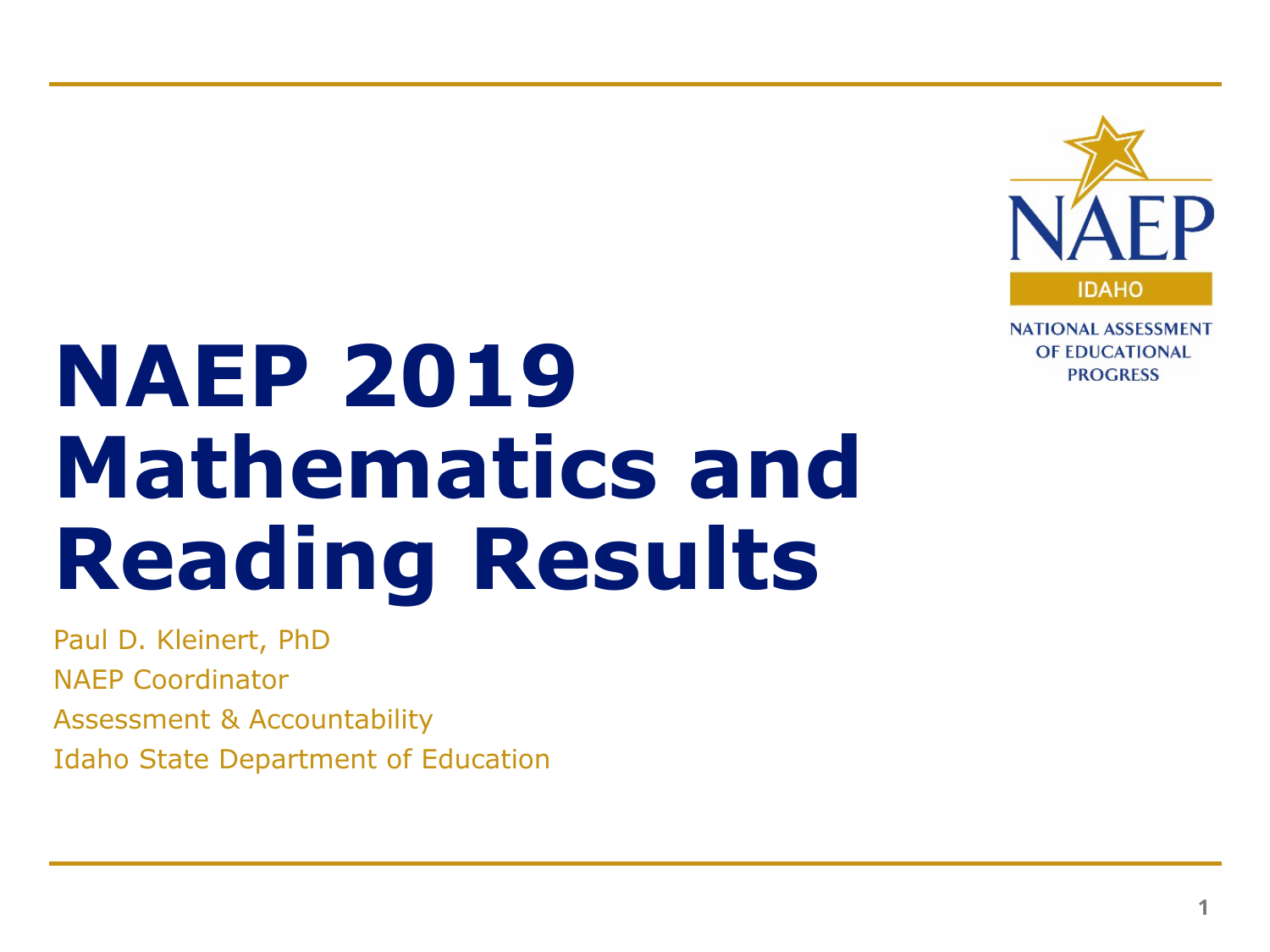## **What is NAEP?**



- The <u>only</u> assessment that measures what U.S. students know and can do in various subjects across the nation, states, and in some cases, urban districts.
- NAEP results are released as ["The Nation's Report Card](http://www.nationsreportcard.gov/)"



National Assessment of **Educational Progress**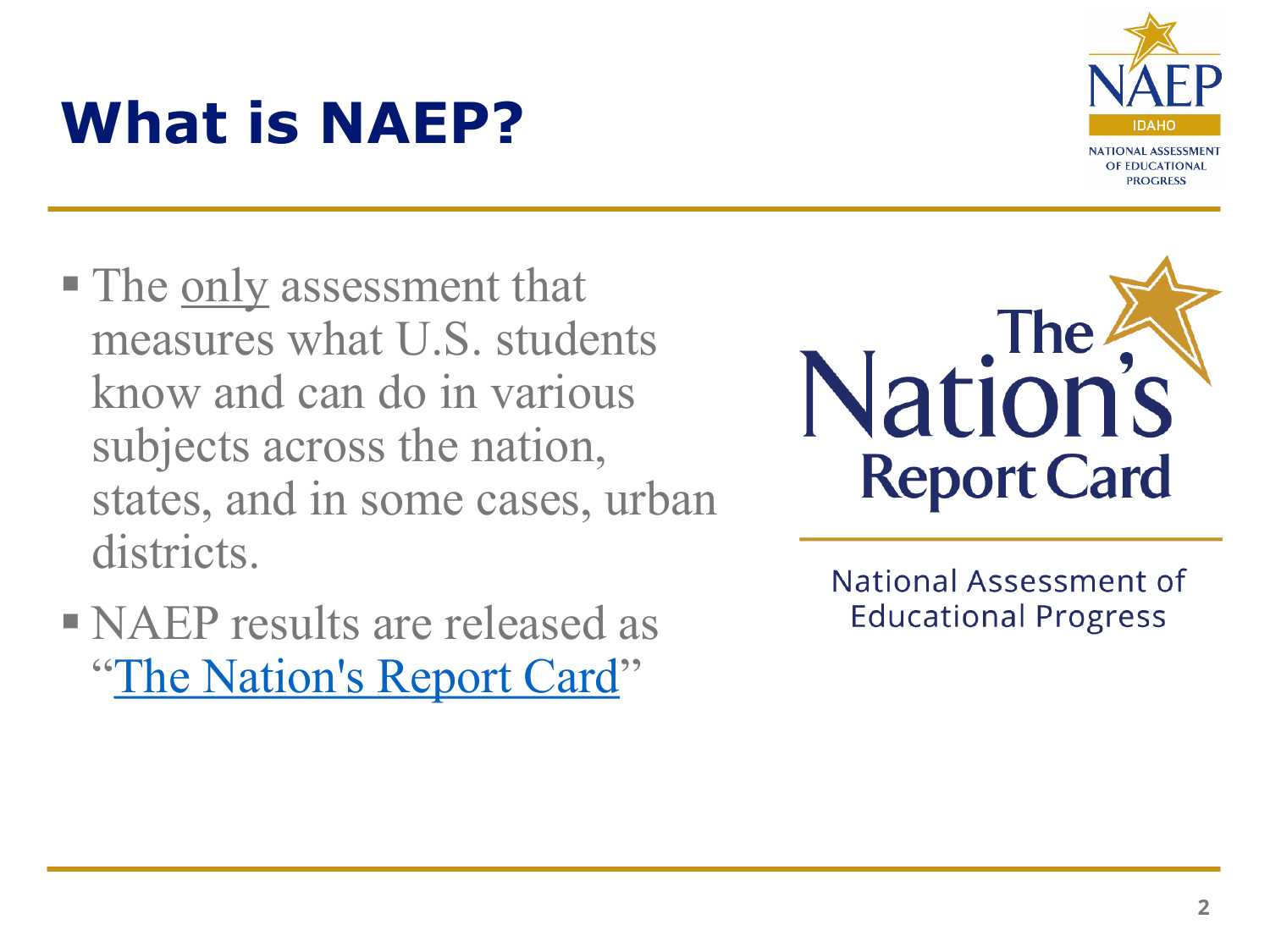## **What does NAEP measure?**





Overall student performance for key demographic groups



Change over time



Differences between the nation, states, and urban districts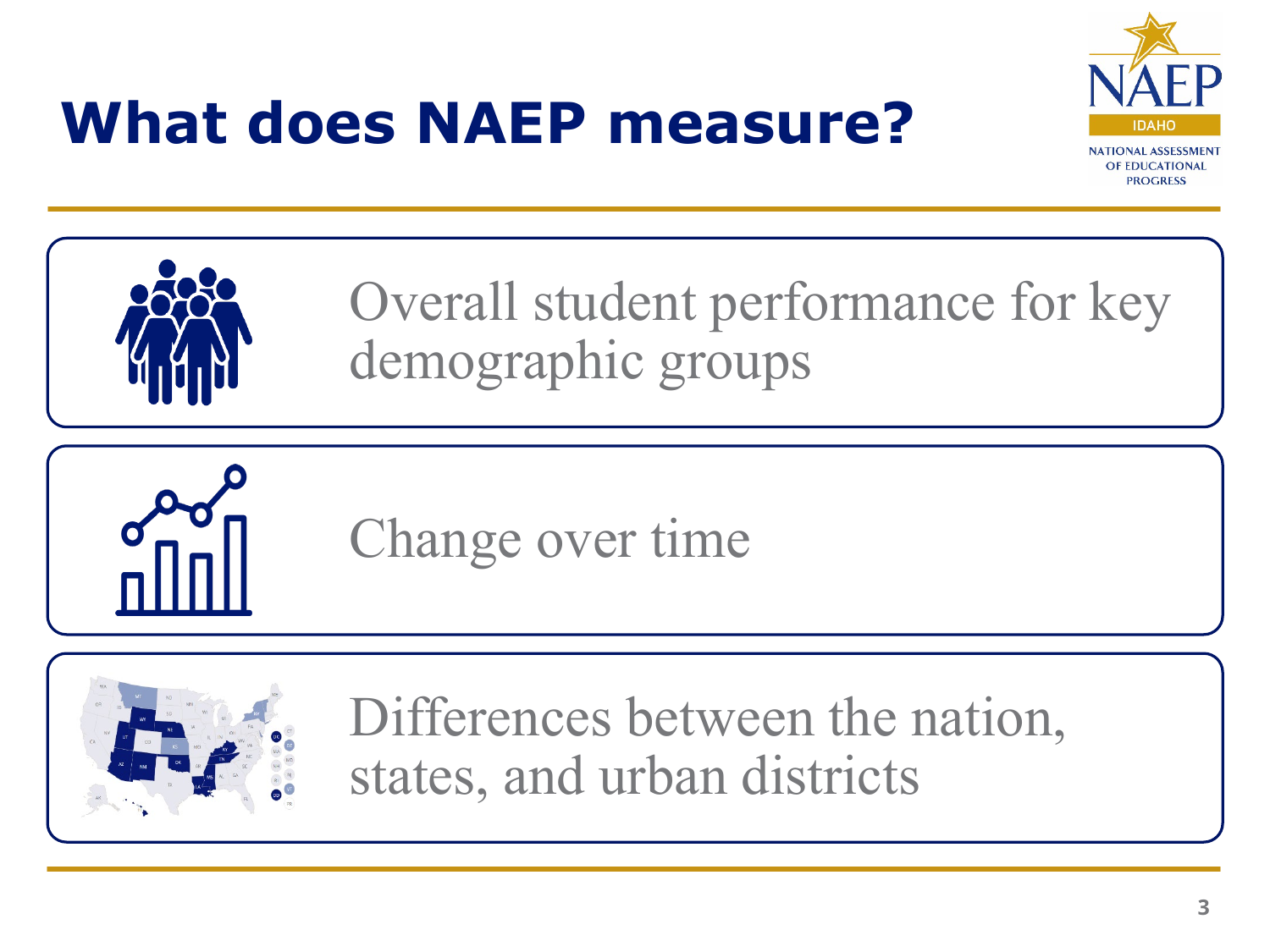

### **NAEP Subjects**

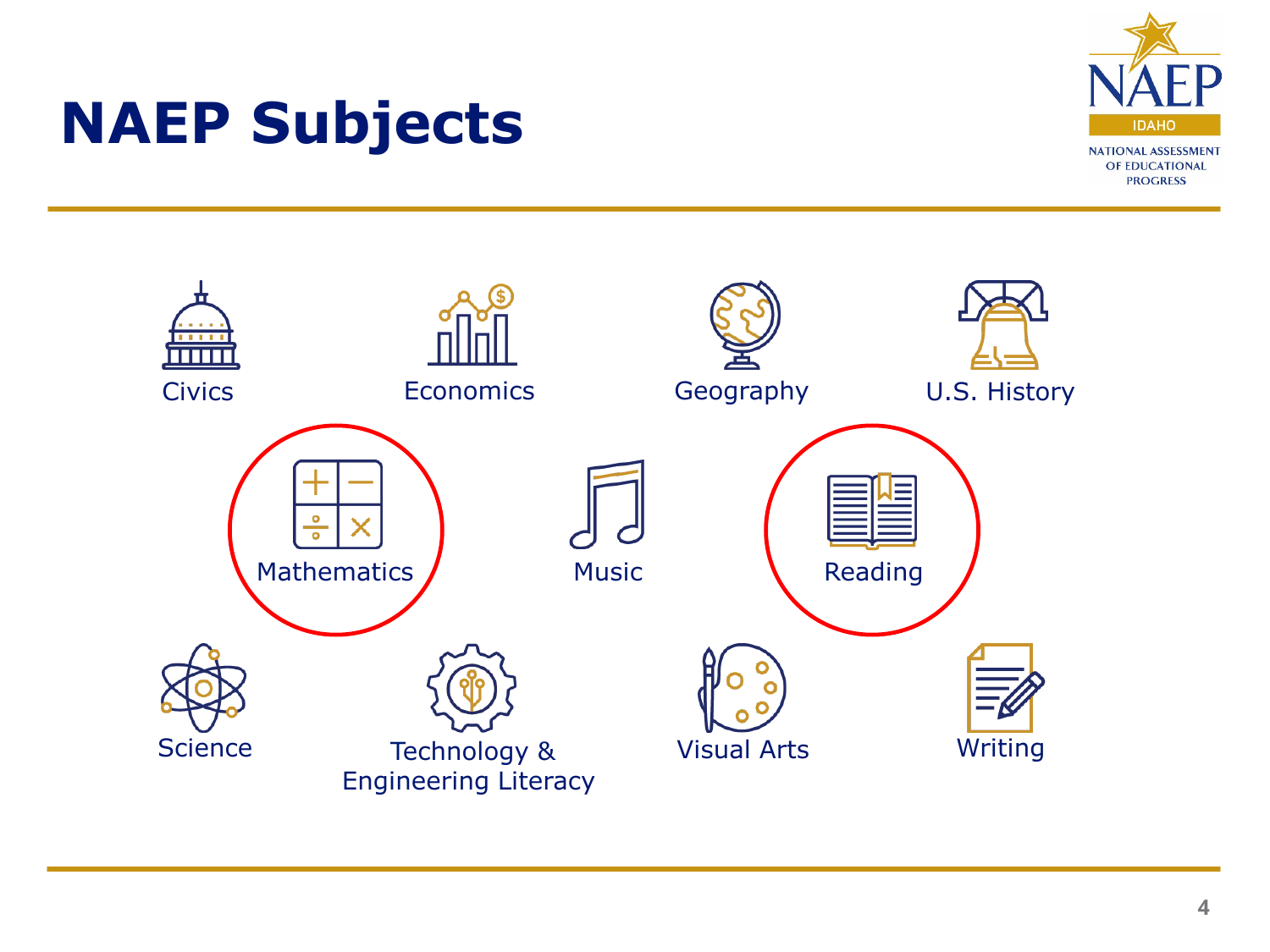### **NAEP School and Student Selection**



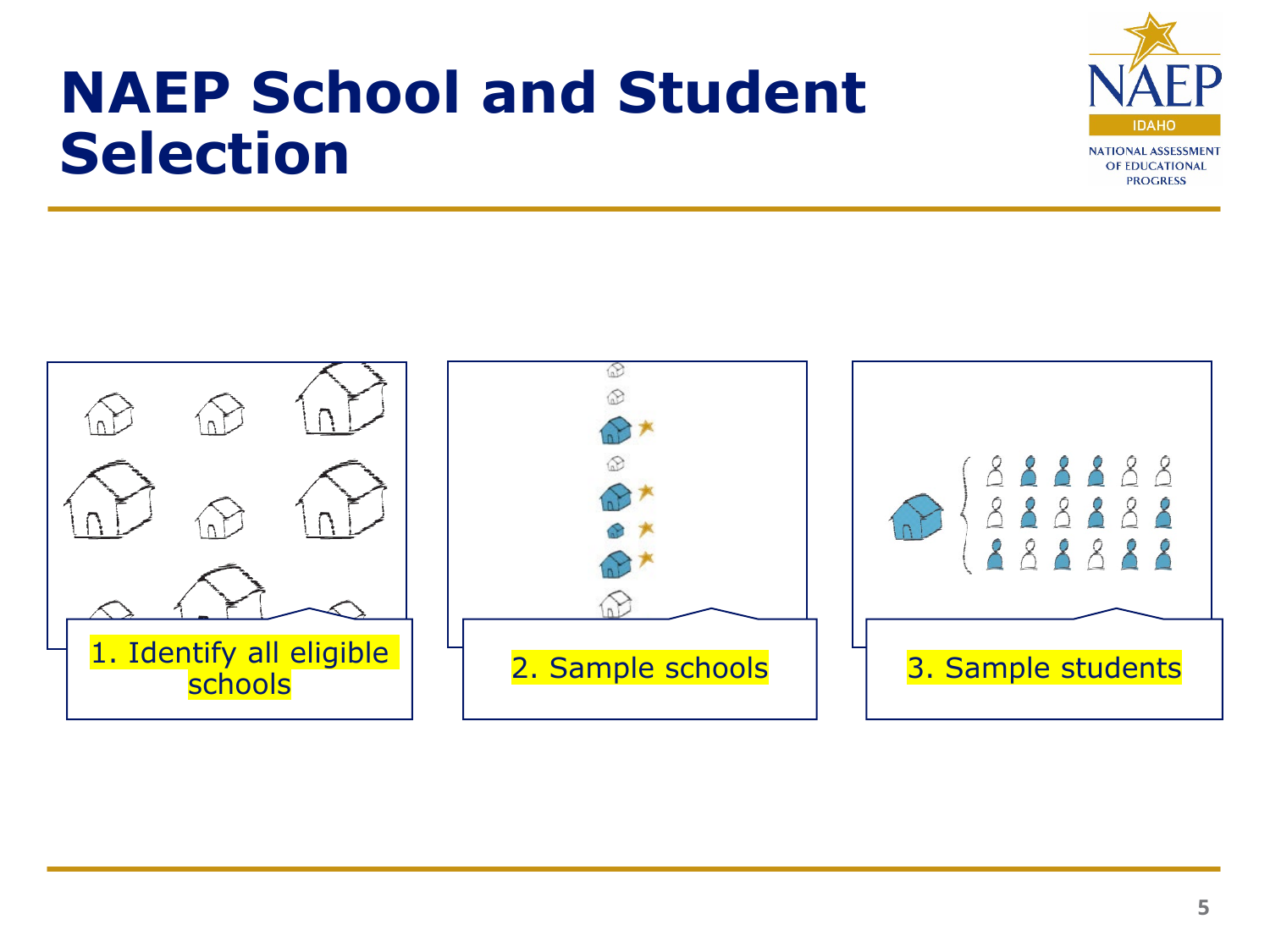# **Sample Sizes (National Public)**



### Representative samples of schools and students





| <b>Grade</b> | <b>Schools</b> | <b>Students</b> | <b>Schools</b> | <b>Students</b> |
|--------------|----------------|-----------------|----------------|-----------------|
| 4            | 7,810          | 143,600         | 7,830          | 144,700         |
| 8            | 6,560          | 142,200         | 6,560          | 138,100         |

NOTE: Student sample sizes rounded to the nearest hundred. School sample sizes rounded to the nearest ten.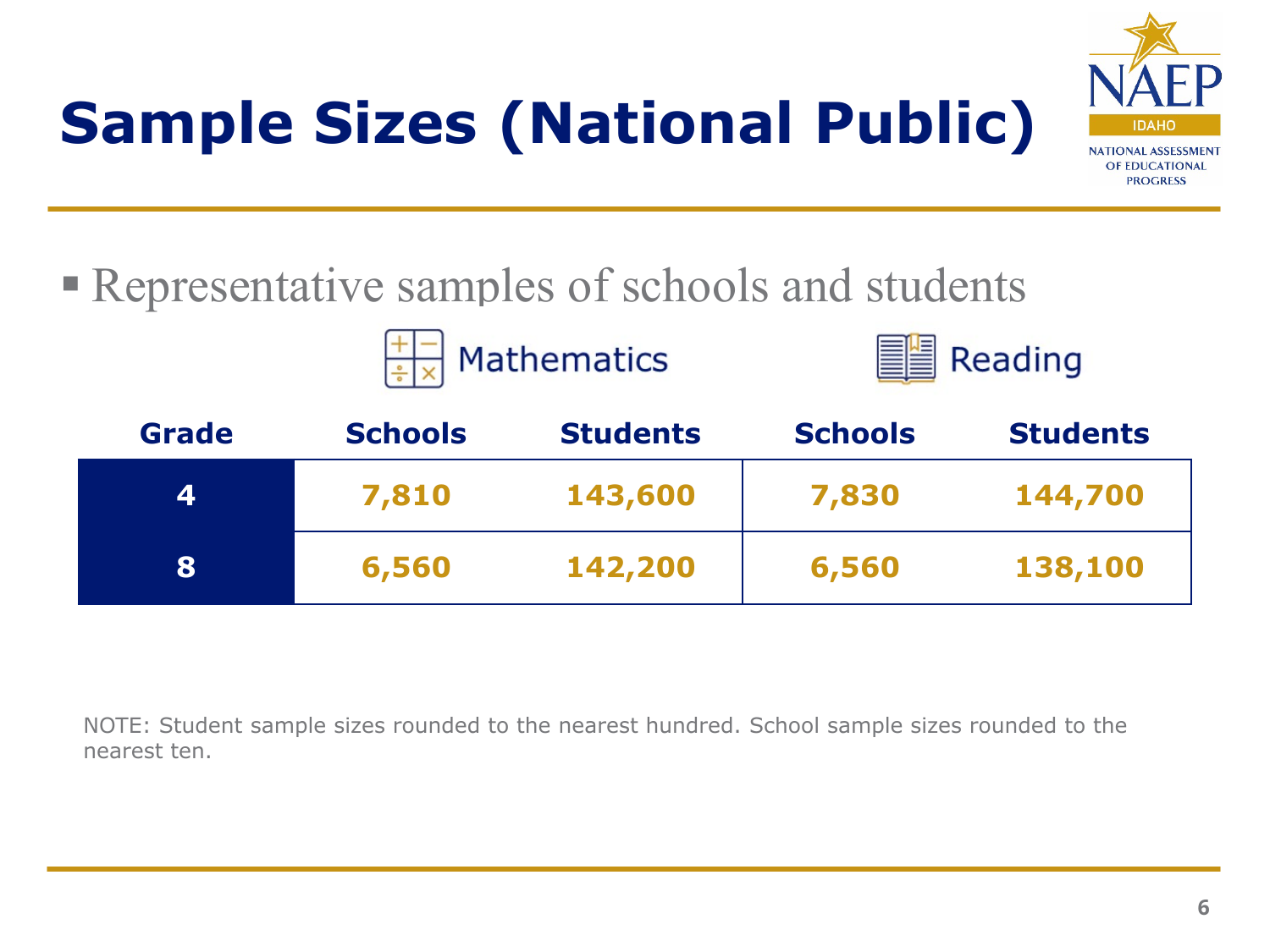## **NAEP Administration**



### Six week period

- **Each student assessed in one subject**
- Students take a small portion of the assessment
- Accommodations provided as necessary for
	- students with disabilities
	- English language learners

#### **JANUARY**

| M               | T.<br>1 | W<br>2 | $\top$<br>3 | F<br>4 |
|-----------------|---------|--------|-------------|--------|
| $7\phantom{.0}$ | 8       | 9      | 10          | 11     |
| 14              | 15      | 16     | 17          | 18     |
| 21              | 22      | 23     | 24          | 25     |
| 28              | 29      | 30     | 31          |        |

| <b>FEBRUARY</b> |                   |    |    |    |  |  |
|-----------------|-------------------|----|----|----|--|--|
| М               | T.                | W  | т  | F  |  |  |
|                 |                   |    |    | 1  |  |  |
| $\Delta$        | 5                 | 6  | 7  | 8  |  |  |
| 11              | 12                | 13 | 14 | 15 |  |  |
| 18              | 19                | 20 | 21 | 22 |  |  |
| 25              | 26                | 27 | 28 |    |  |  |
|                 |                   |    |    |    |  |  |
|                 |                   |    |    |    |  |  |
| М               | <b>MARCH</b><br>т | w  | т  | F  |  |  |
|                 |                   |    |    | 1  |  |  |
| $\overline{4}$  | 5                 | 6  | 7  | 8  |  |  |
| 11              | 12                | 13 | 14 | 15 |  |  |
| 18              | 19                | 20 | 21 | 22 |  |  |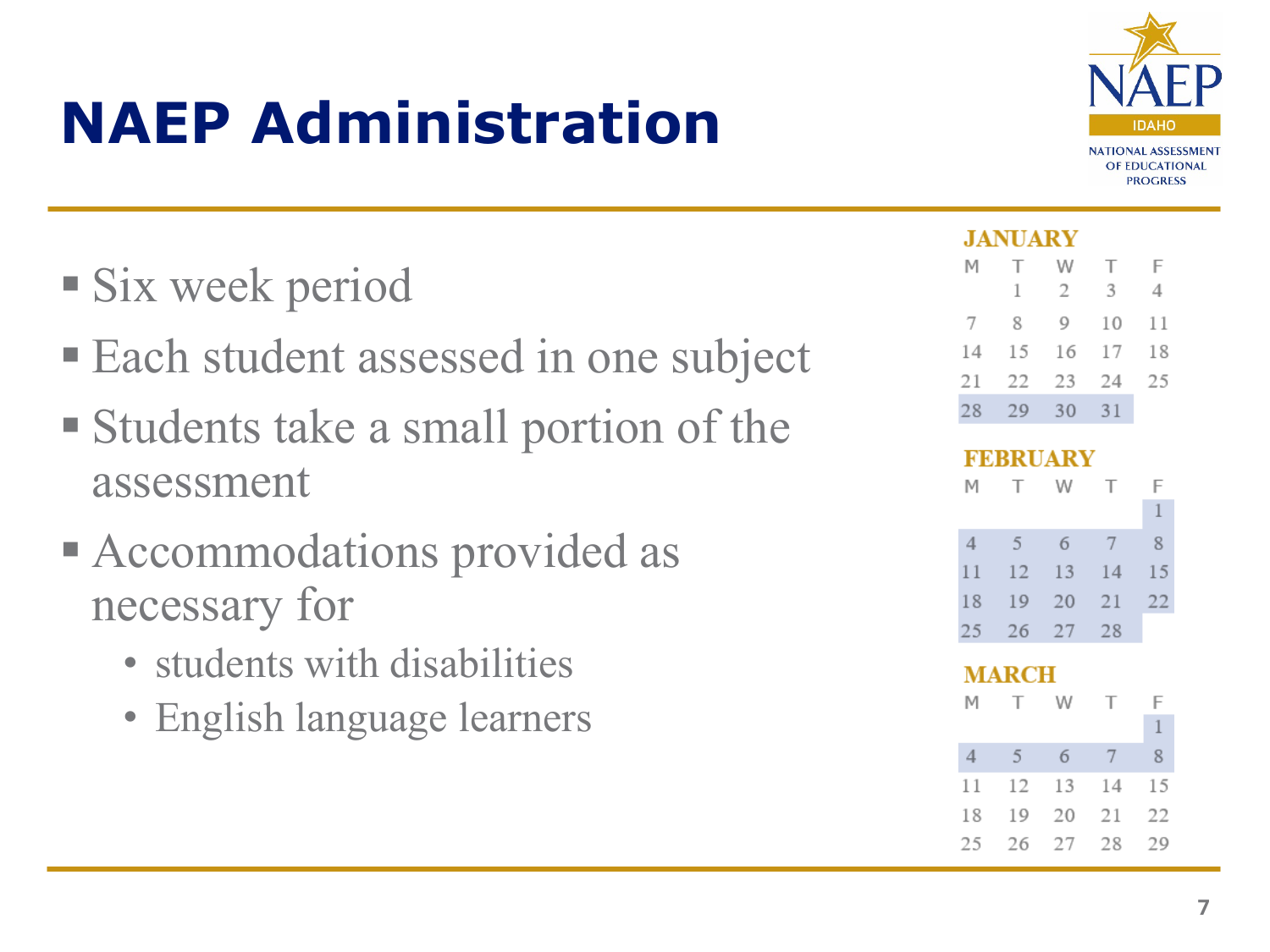

### **NAEP Results**

- Scale Scores
	- Numeric scale
	- 0 500 on mathematics and reading assessments
	- Cannot be compared across grade levels or content areas
- **Achievement Levels** 
	- Categorical scale
	- Below Basic, Basic, Proficient, Advanced



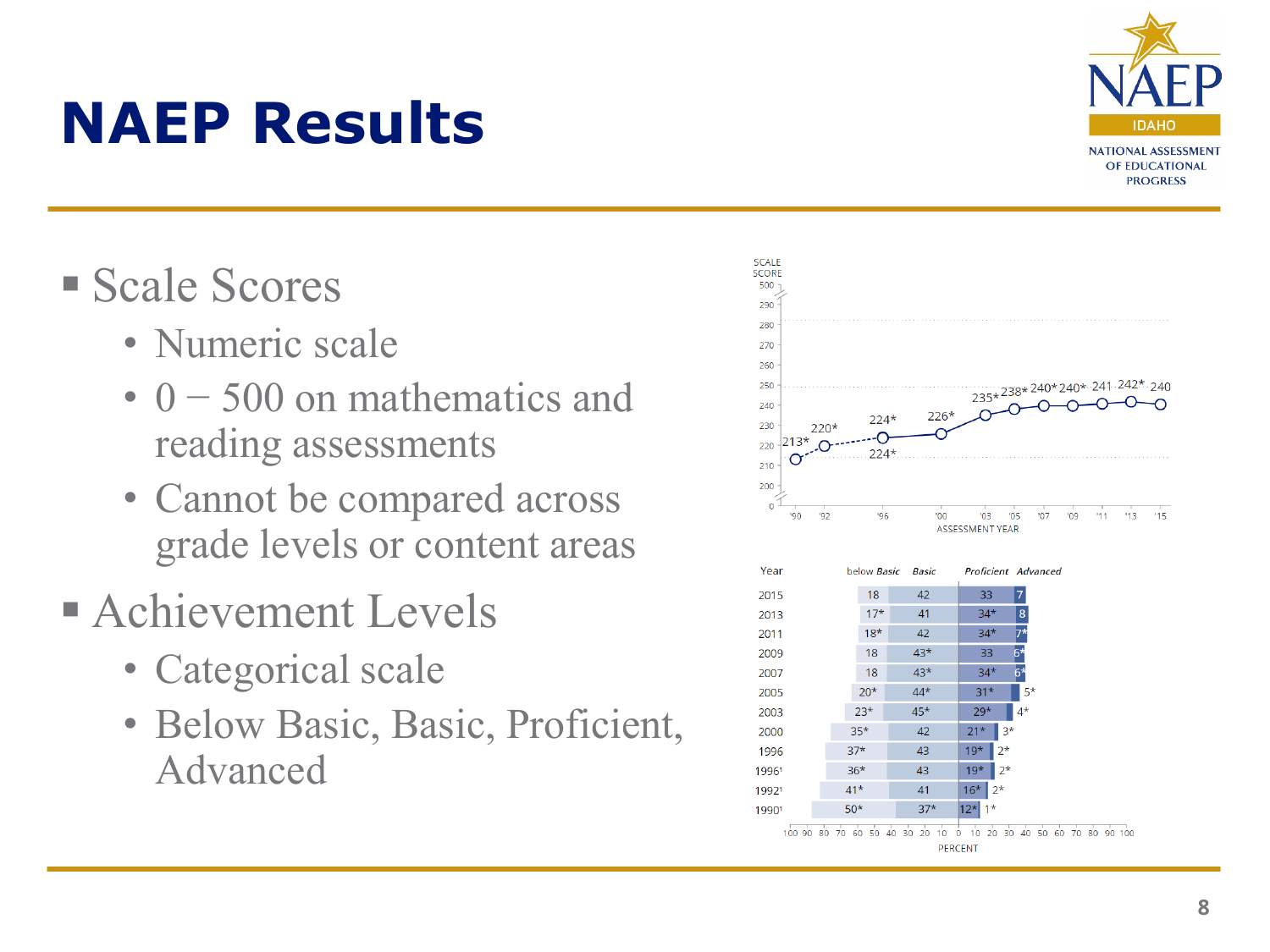# **Grade 4 Mathematics Results**



2019 Idaho average scale score (0-500)

 $ID - 242$ 

6 # jurisdictions significantly higher

23 jurisdictions not significantly different

21 # jurisdictions significantly lower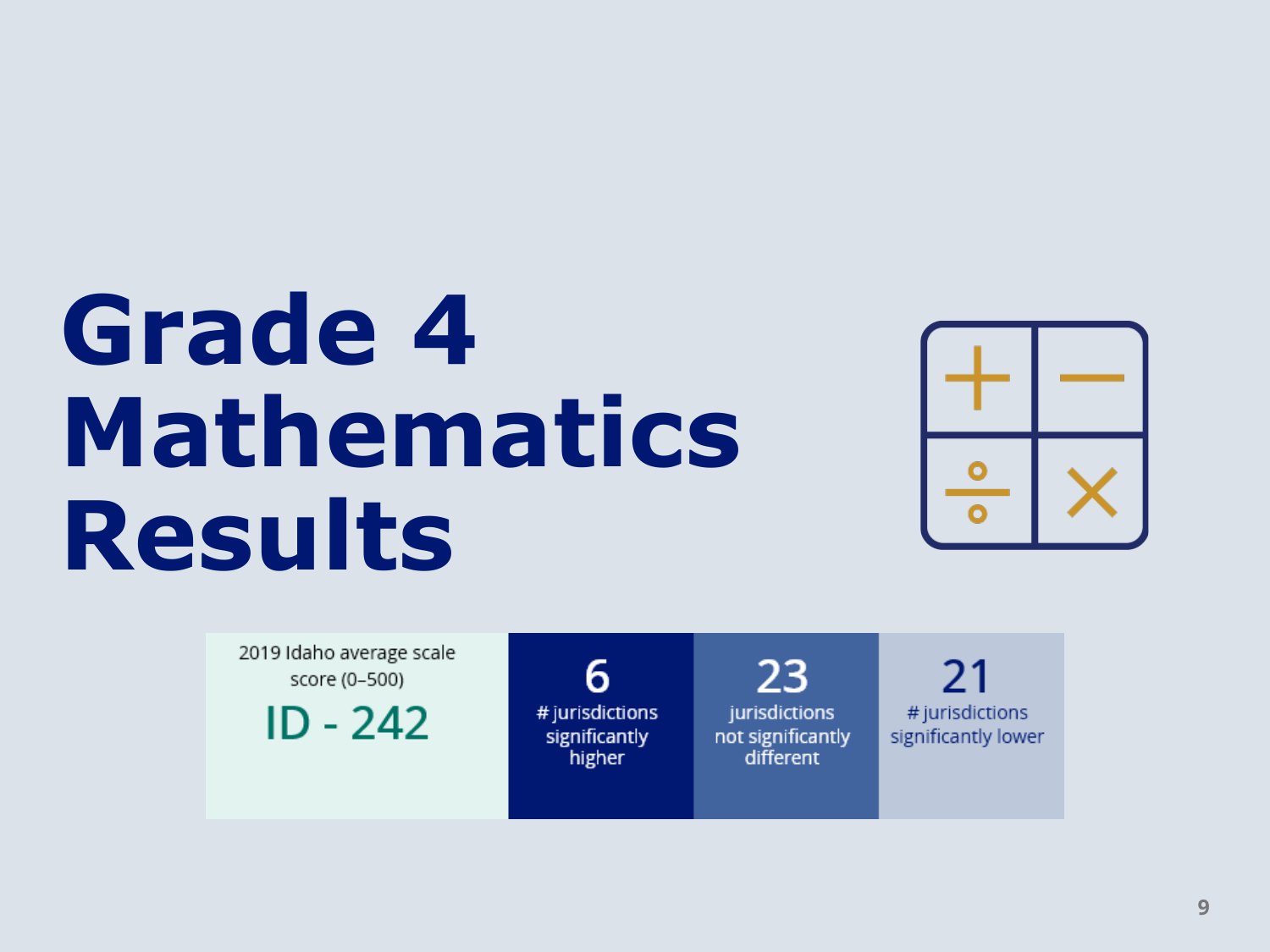### **Average Scale Scores Math Grade 4**





\*Significantly different ( $p < .05$ ) from 2019.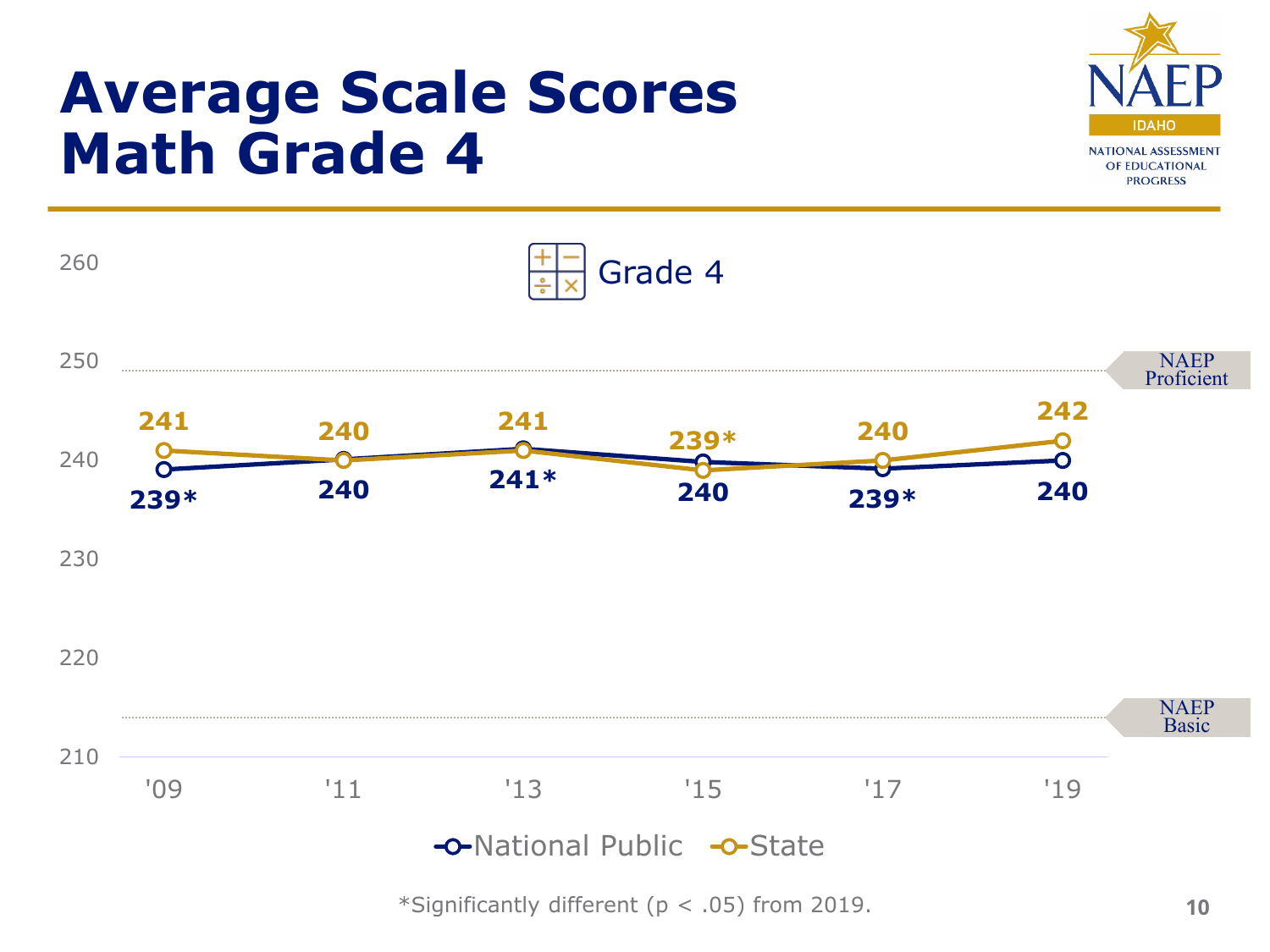### **Achievement Level Percentages Math Grade 4**





#### Percentage of students at each NAEP achievement level



\*Significantly different (p < .05) from 2019. NOTE: Detail may not sum to totals because of rounding.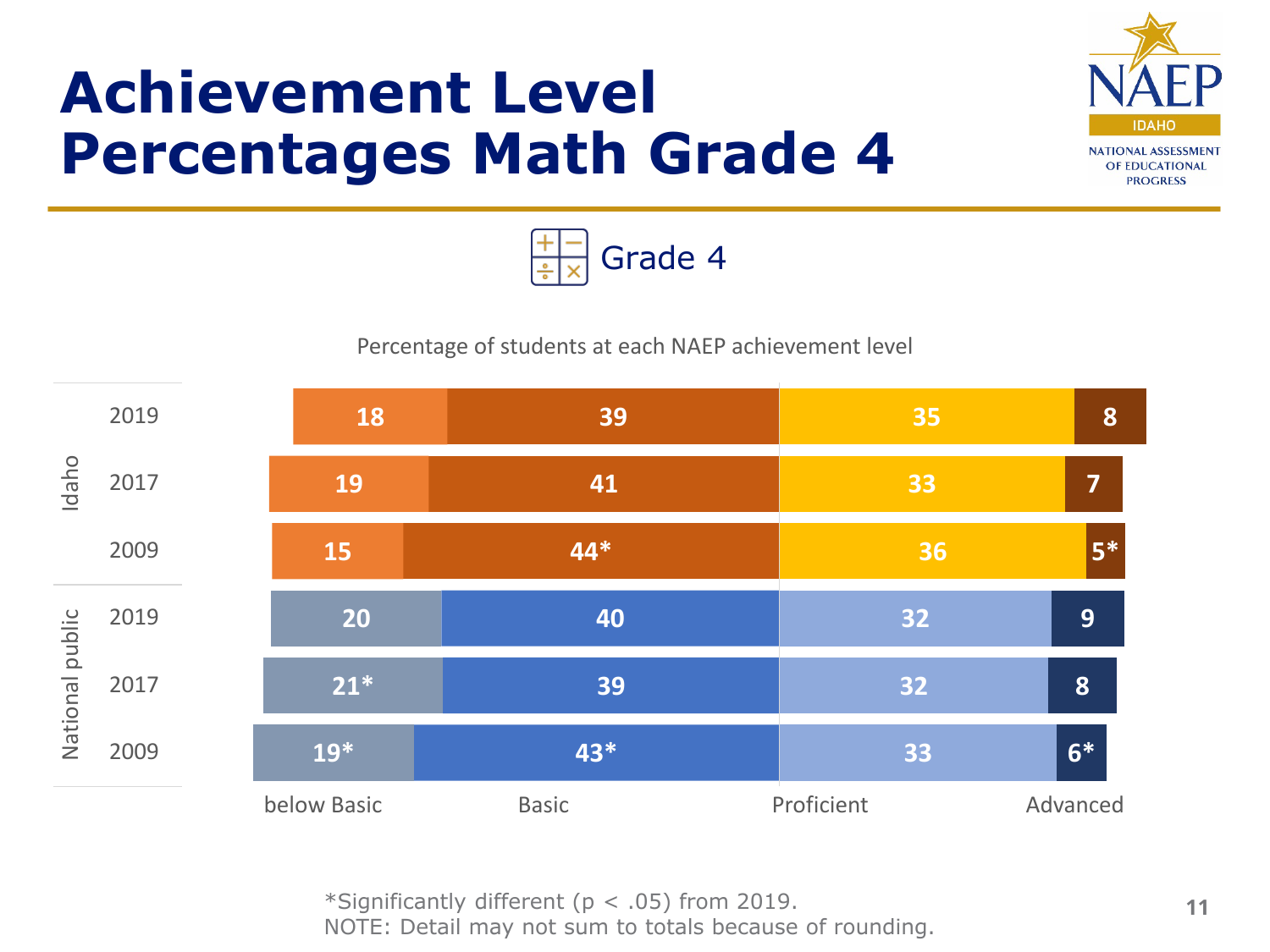### **Student Group Score Differences Math Grade 4**





| <b>Jurisdiction</b>              | <b>All</b><br><b>Students</b> | <b>Male</b>  | <b>Female</b>           | <b>Eligible for</b><br><b>NSLP</b>          | <b>Students</b><br>with<br><b>Disabilities</b>               | <b>English</b><br>language<br><b>learners</b> |
|----------------------------------|-------------------------------|--------------|-------------------------|---------------------------------------------|--------------------------------------------------------------|-----------------------------------------------|
| <b>Idaho</b>                     |                               |              |                         |                                             |                                                              |                                               |
| <b>National</b><br><b>Public</b> | $\bigwedge$                   | 个2           |                         | $\mathbf{\Lambda}1$                         | $\sqrt{6}$                                                   | 12                                            |
| 个 Higher                         | $\mathbf \Psi$ Lower          |              | ◆ No significant change |                                             | • Not available                                              |                                               |
| <b>Jurisdiction</b>              | <b>White</b>                  | <b>Black</b> | <b>Hispanic</b>         | Asian/<br><b>Pacific</b><br><b>Islander</b> | <b>American</b><br>Indian/<br><b>Alaska</b><br><b>Native</b> | <b>Two or</b><br>more races                   |
| <b>Idaho</b>                     |                               |              |                         |                                             |                                                              |                                               |
| <b>National</b><br><b>Public</b> |                               | 个2           | 个3                      | 个6                                          |                                                              |                                               |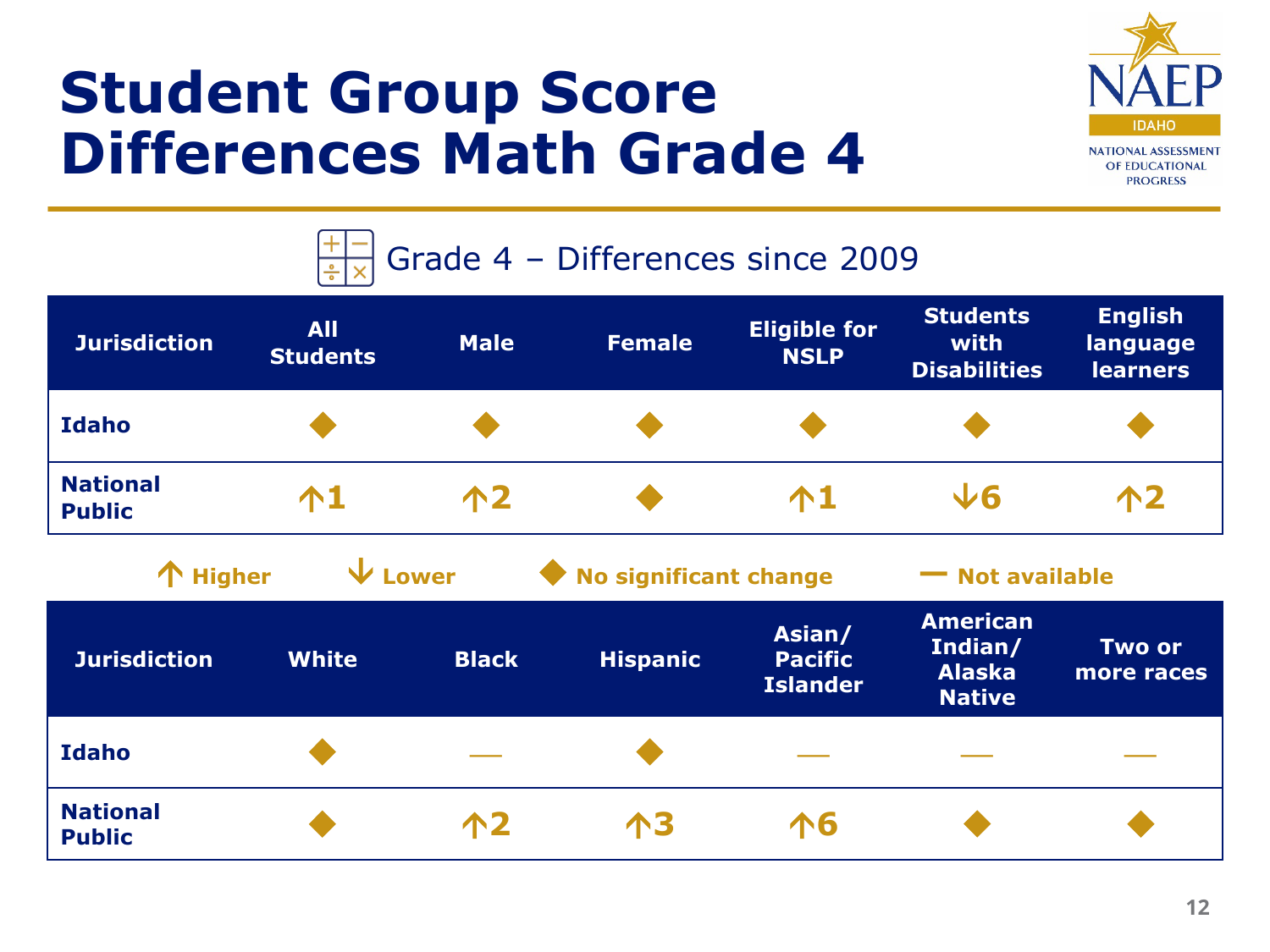### Grade 4 | Mathematics | 2019 Achievement Levels – at or above *Basic*

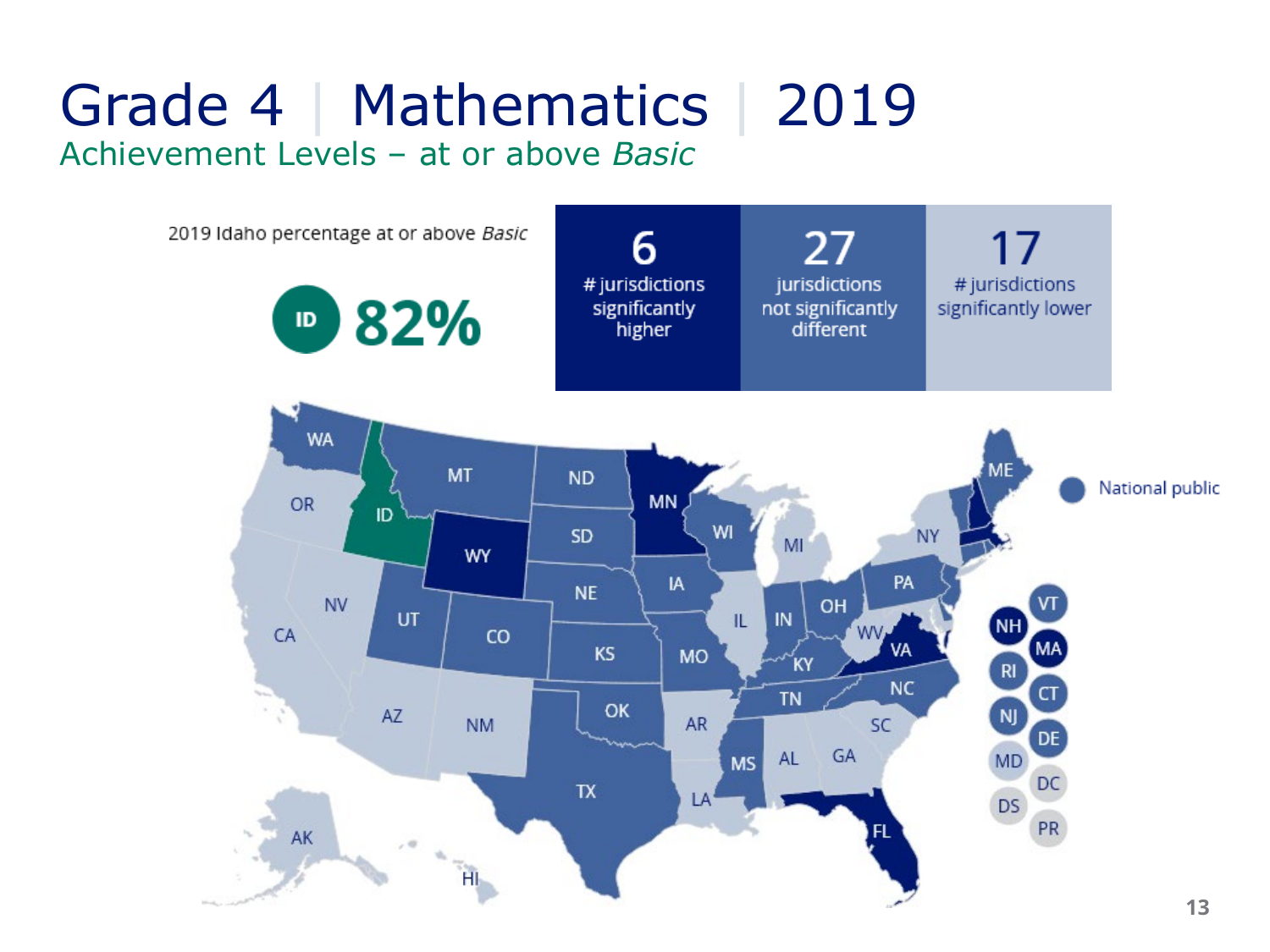## **Gap Analysis Math Grade 4**



**NAEP Mathematics Grade 4**  *Gap - Average Scale Score: 2009-2019*



NOTE: The NAEP Mathematics scale ranges from 0 to 500. Observed differences are not necessarily statistically significant. SOURCE: U.S. Department of Education, Institute of Education Sciences, National Center for Education Statistics, National Assessment of Educational Progress (NAEP).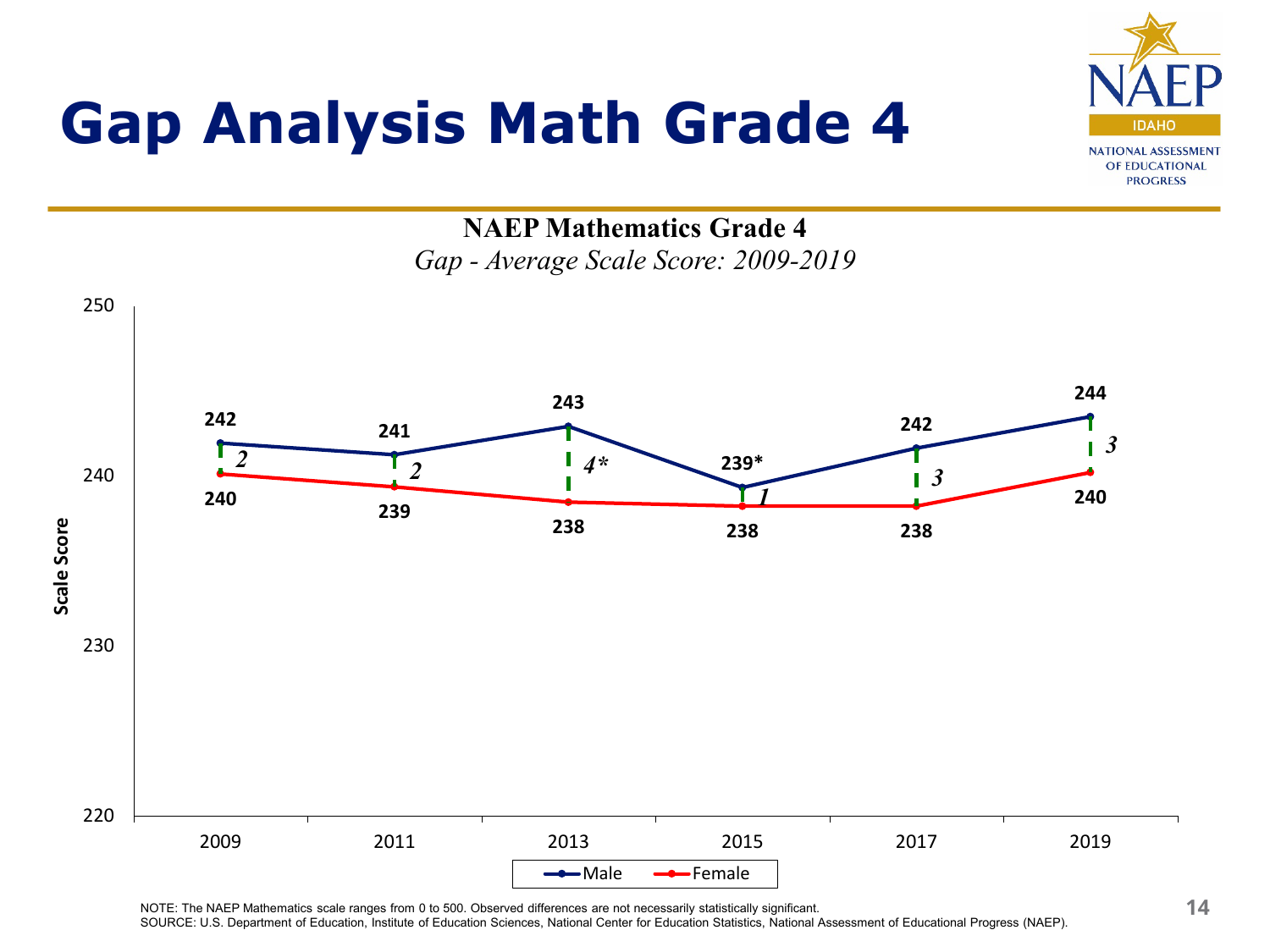# **Gap Analyses Math Grade 4**

**all gaps are significant \*gap different from 2019**

IDAHC **NATIONAL ASSESSMENT** OF EDUCATIONAL **PROGRESS** 

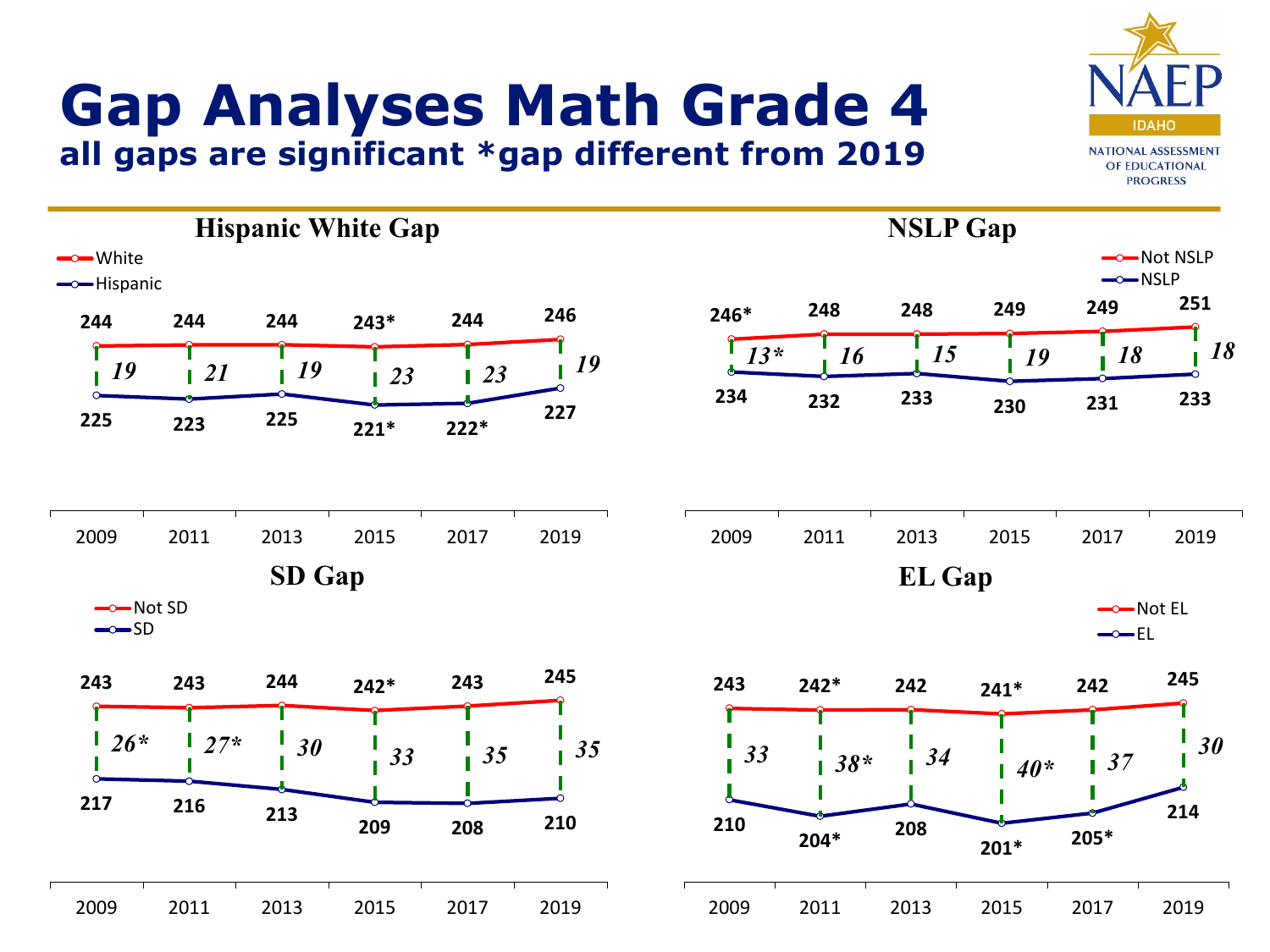# **Grade 8 Mathematics Results**



2019 Idaho average scale score (0-500)

 $ID - 286$ 

3 # jurisdictions significantly higher

18 jurisdictions not significantly different

29 # jurisdictions significantly lower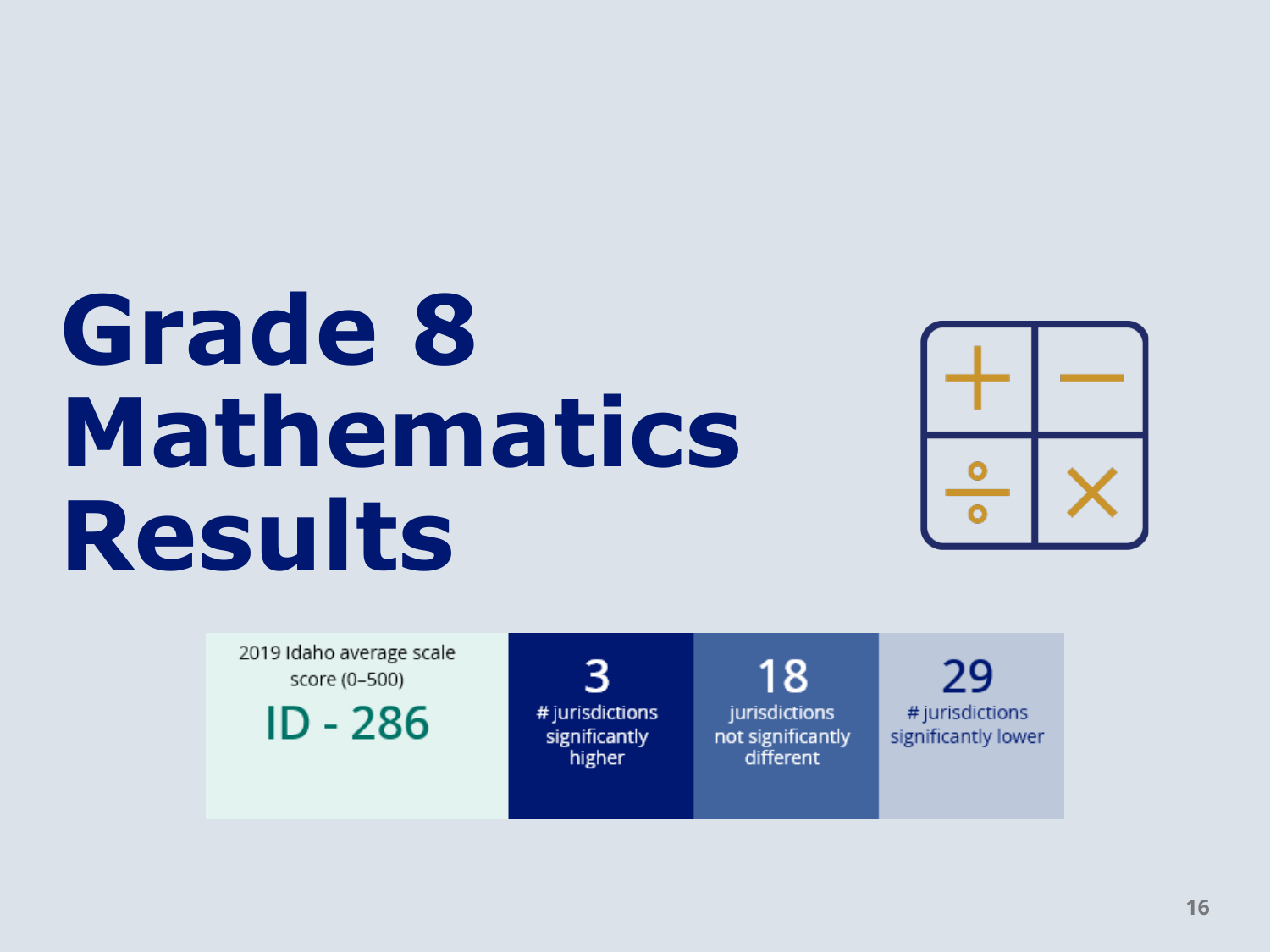### **Average Scale Scores Math Grade 8**





\*Significantly different ( $p < .05$ ) from 2019.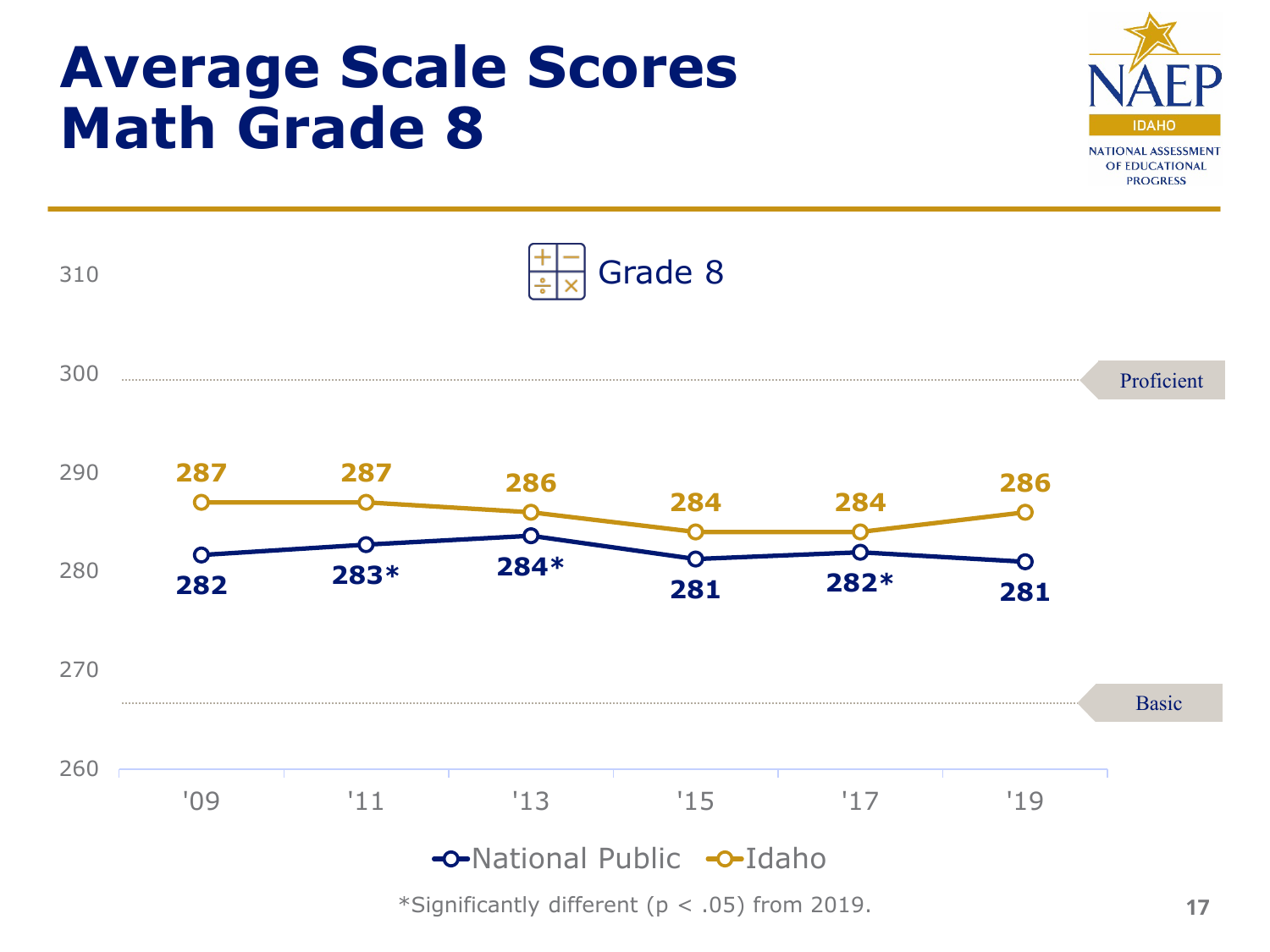### **Achievement Level Percentages Math Grade 8**





#### Percentage of students at each NAEP achievement level



\*Significantly different (p < .05) from 2019. NOTE: Detail may not sum to totals because of rounding.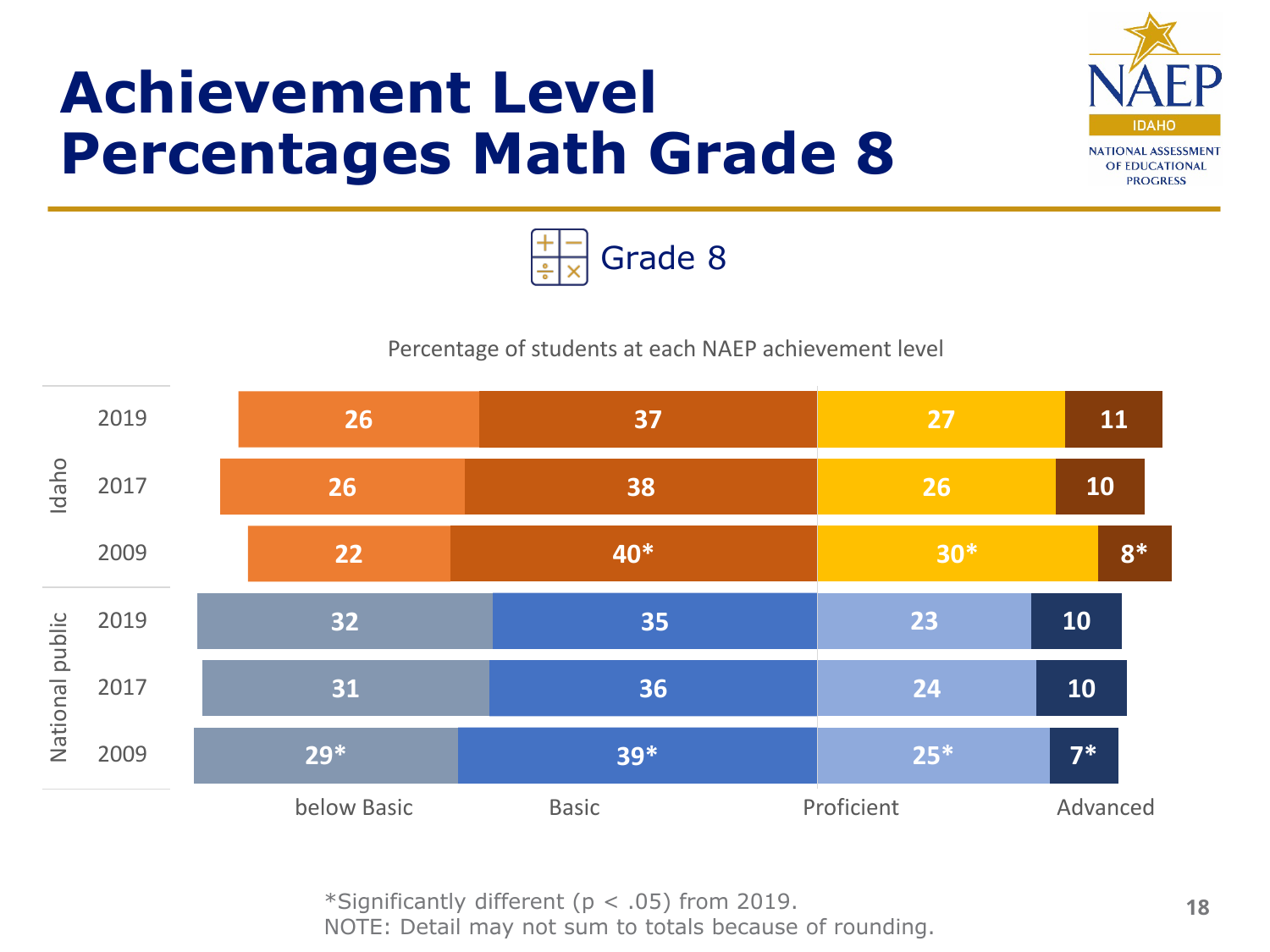### **Student Group Score Differences Math Grade 8**

![](_page_18_Picture_1.jpeg)

![](_page_18_Figure_2.jpeg)

| <b>Jurisdiction</b>              | <b>All</b><br><b>Students</b> | <b>Male</b>  | <b>Female</b>           | <b>Eligible for</b><br><b>NSLP</b>          | <b>Students</b><br>with<br><b>Disabilities</b>               | <b>English</b><br>language<br><b>learners</b> |
|----------------------------------|-------------------------------|--------------|-------------------------|---------------------------------------------|--------------------------------------------------------------|-----------------------------------------------|
| <b>Idaho</b>                     |                               |              |                         | $\sqrt{4}$                                  |                                                              |                                               |
| <b>National</b><br><b>Public</b> |                               | $\sqrt{2}$   |                         |                                             |                                                              |                                               |
| 个 Higher                         | $\overline{\mathbf{V}}$ Lower |              | ◆ No significant change |                                             | - Not available                                              |                                               |
| <b>Jurisdiction</b>              | <b>White</b>                  | <b>Black</b> | <b>Hispanic</b>         | Asian/<br><b>Pacific</b><br><b>Islander</b> | <b>American</b><br>Indian/<br><b>Alaska</b><br><b>Native</b> | Two or<br>more races                          |
| <b>Idaho</b>                     |                               |              |                         |                                             |                                                              |                                               |
| <b>National</b><br><b>Public</b> |                               |              |                         | <b>19</b>                                   |                                                              |                                               |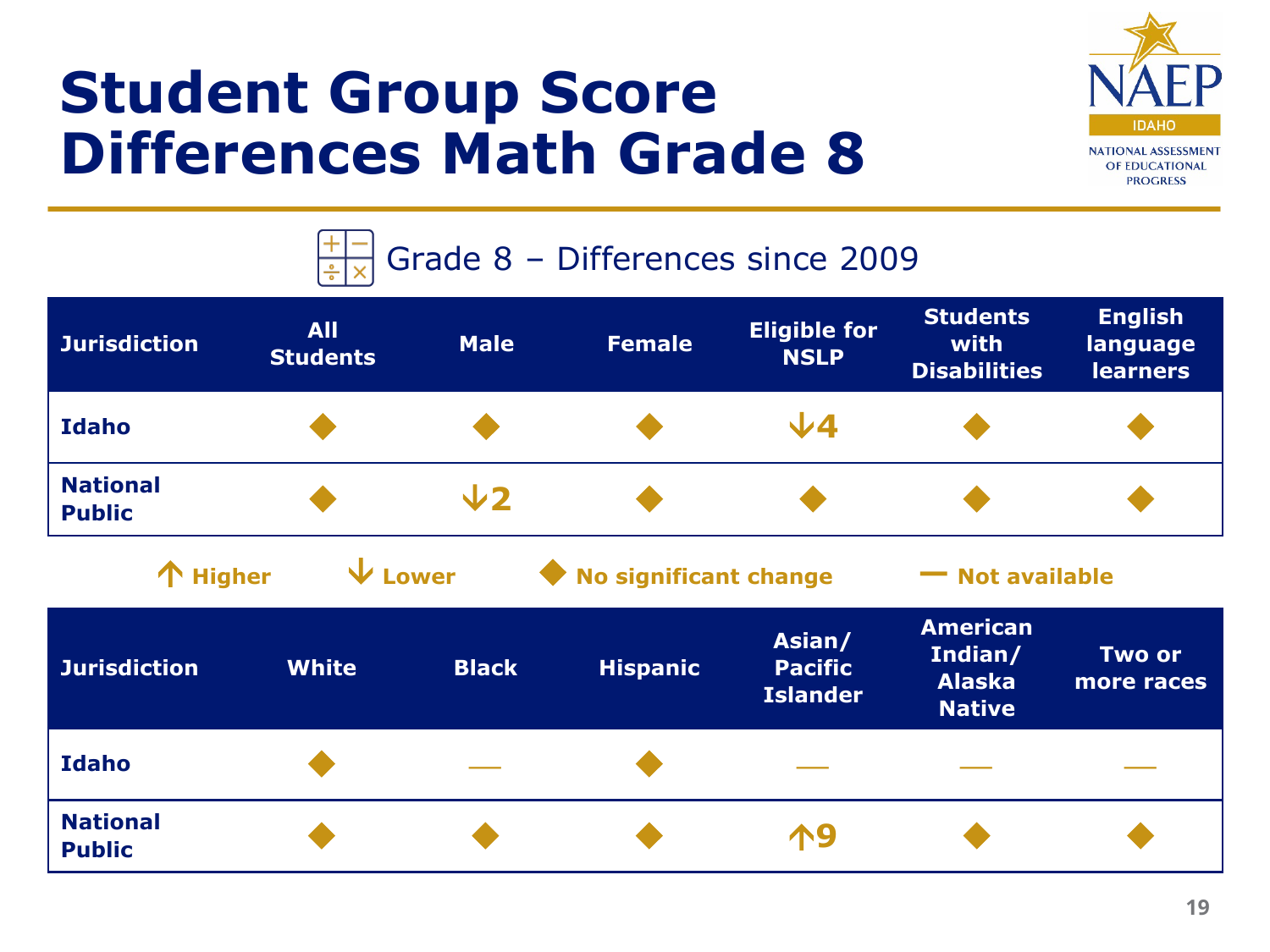### Grade 8 | Mathematics | 2019 Achievement Levels – at or above *Basic*

![](_page_19_Figure_1.jpeg)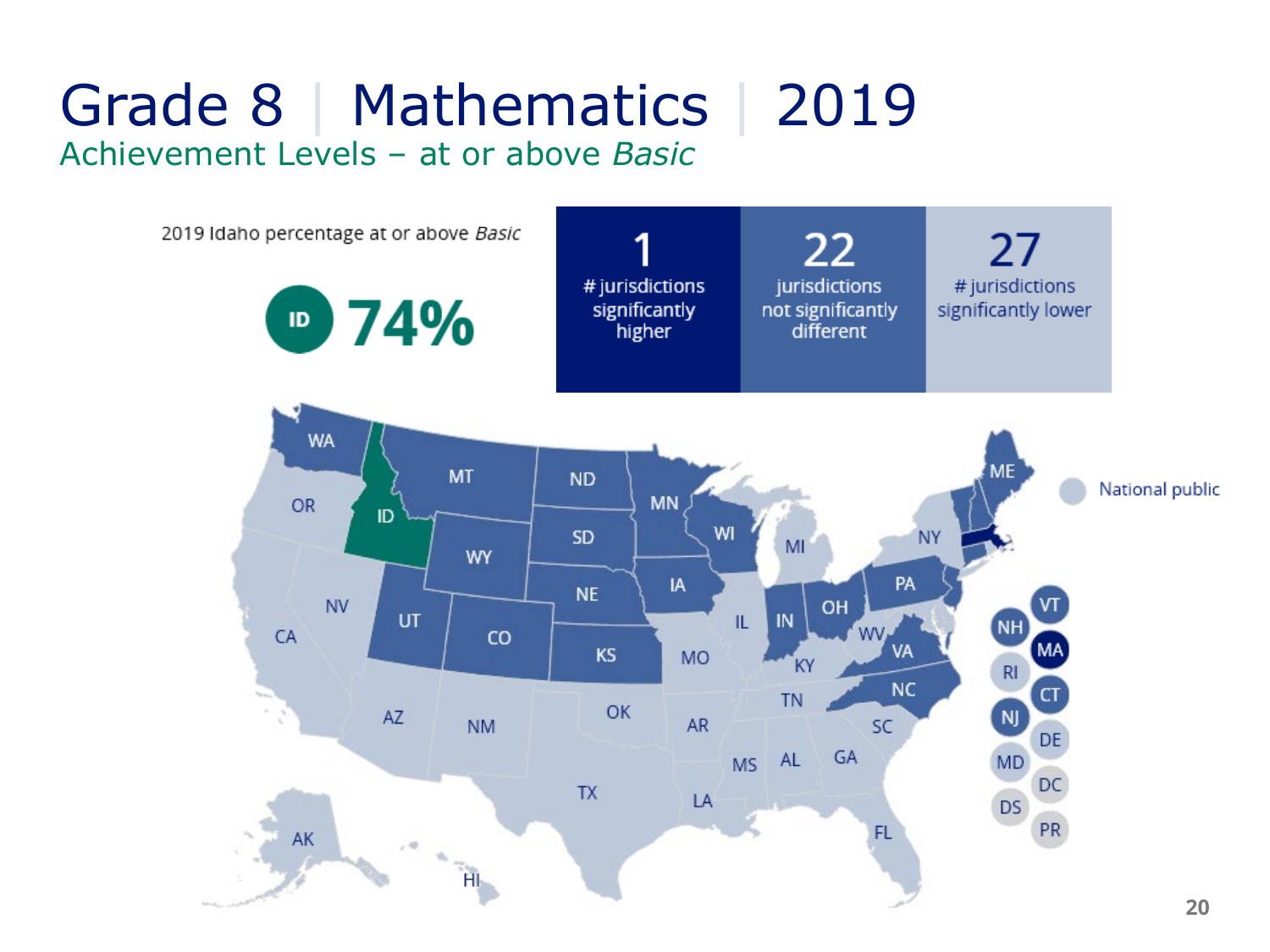## **Gap Analysis Math Grade 8**

![](_page_20_Picture_1.jpeg)

#### **NAEP Mathematics Grade 8, Male-Female Gap**

![](_page_20_Figure_3.jpeg)

NOTE: The NAEP Mathematics scale ranges from 0 to 500. Observed differences are not necessarily statistically significant.

SOURCE: U.S. Department of Education, Institute of Education Sciences, National Center for Education Statistics, National Assessment of Educational Progress (NAEP).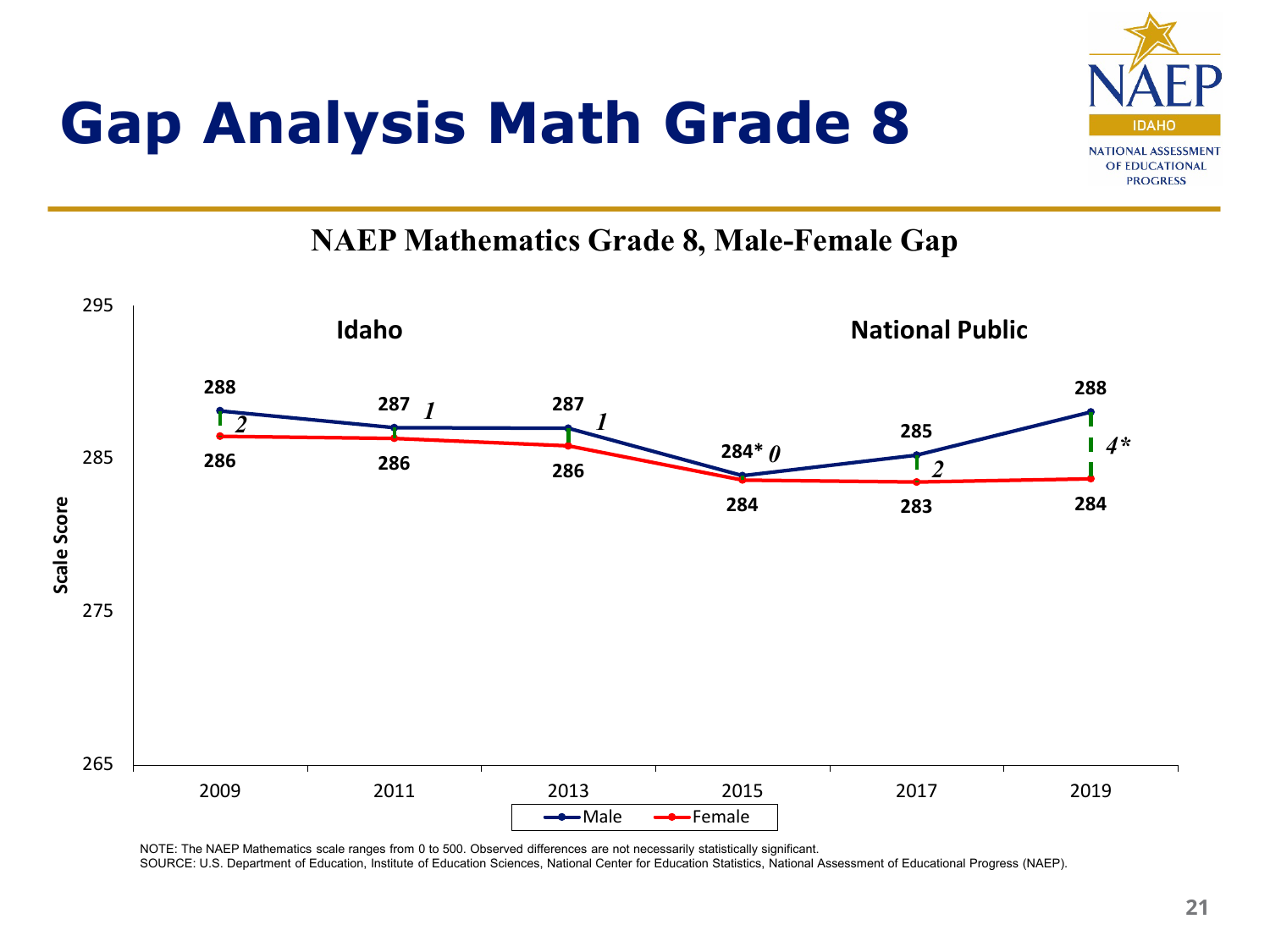# **Gap Analyses Math Grade 8**

**all gaps are significant \*gap different from 2019**

**Hispanic White Gap NSLP Gap 294\* <sup>295</sup> <sup>295</sup> <sup>293</sup> <sup>294</sup> <sup>297</sup> <sup>292</sup> <sup>291</sup> <sup>291</sup> 288\* <sup>289</sup> <sup>292</sup>** *18\* 20\* 18\* 21 24 25* П *28 24 23 24 25 26* **276\* 276\* 276\* 272 270 271 <sup>264</sup> <sup>267</sup> <sup>268</sup> <sup>264</sup> <sup>265</sup> <sup>266</sup>** —— White -O-Not NSLP  $\rightarrow$ NSLP  $\rightarrow$ Hispanic 2009 2011 2013 2015 2017 2019 2009 2011 2013 2015 2017 2019  $\rightarrow$ Not SD **SD Gap**  $EL\ Gap$   $\longrightarrow$  Not EL  $\rightarrow$ SD  $\rightarrow$  FL **<sup>291</sup> <sup>290</sup> <sup>290</sup> 288\* <sup>289</sup> <sup>291</sup> <sup>289</sup> <sup>288</sup> <sup>288</sup> <sup>285</sup> <sup>286</sup> <sup>288</sup>** *49 50 46\* 47\* <sup>48</sup> <sup>46</sup> <sup>49</sup> <sup>55</sup> 56 55 46* П **<sup>242</sup> <sup>240</sup> <sup>243</sup> <sup>241</sup> 242 <sup>241</sup> <sup>242</sup> <sup>239</sup> 233 236 231\*** 2009 2011 2013 2015 2017 2019 2009 2011 2013 2015 2017 2019

![](_page_21_Picture_3.jpeg)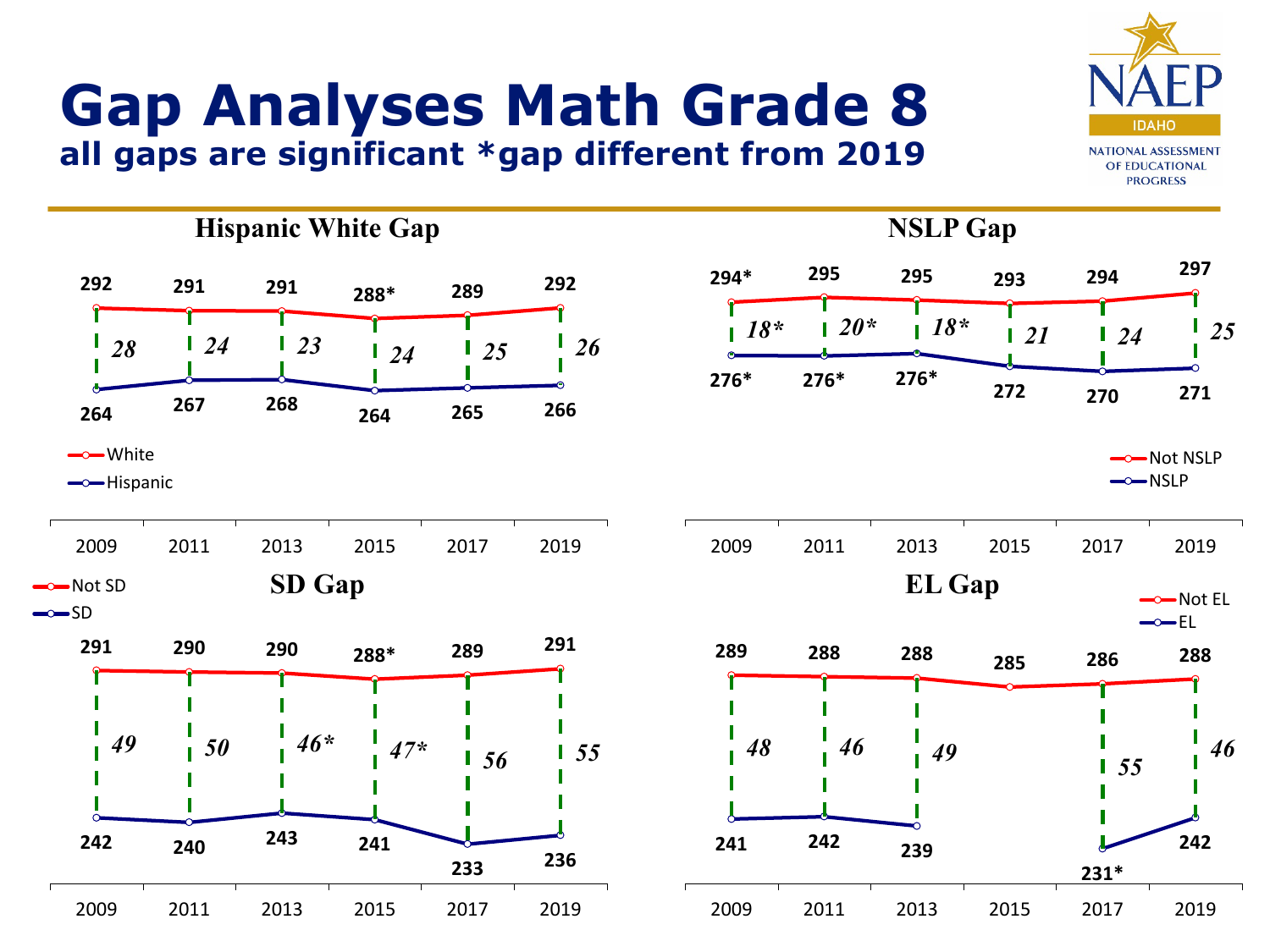# **Grade 4 Reading Results**

![](_page_22_Picture_1.jpeg)

2019 Idaho average scale score (0-500)

 $ID - 223$ 

3 # jurisdictions significantly higher

26 jurisdictions not significantly different

21 # jurisdictions significantly lower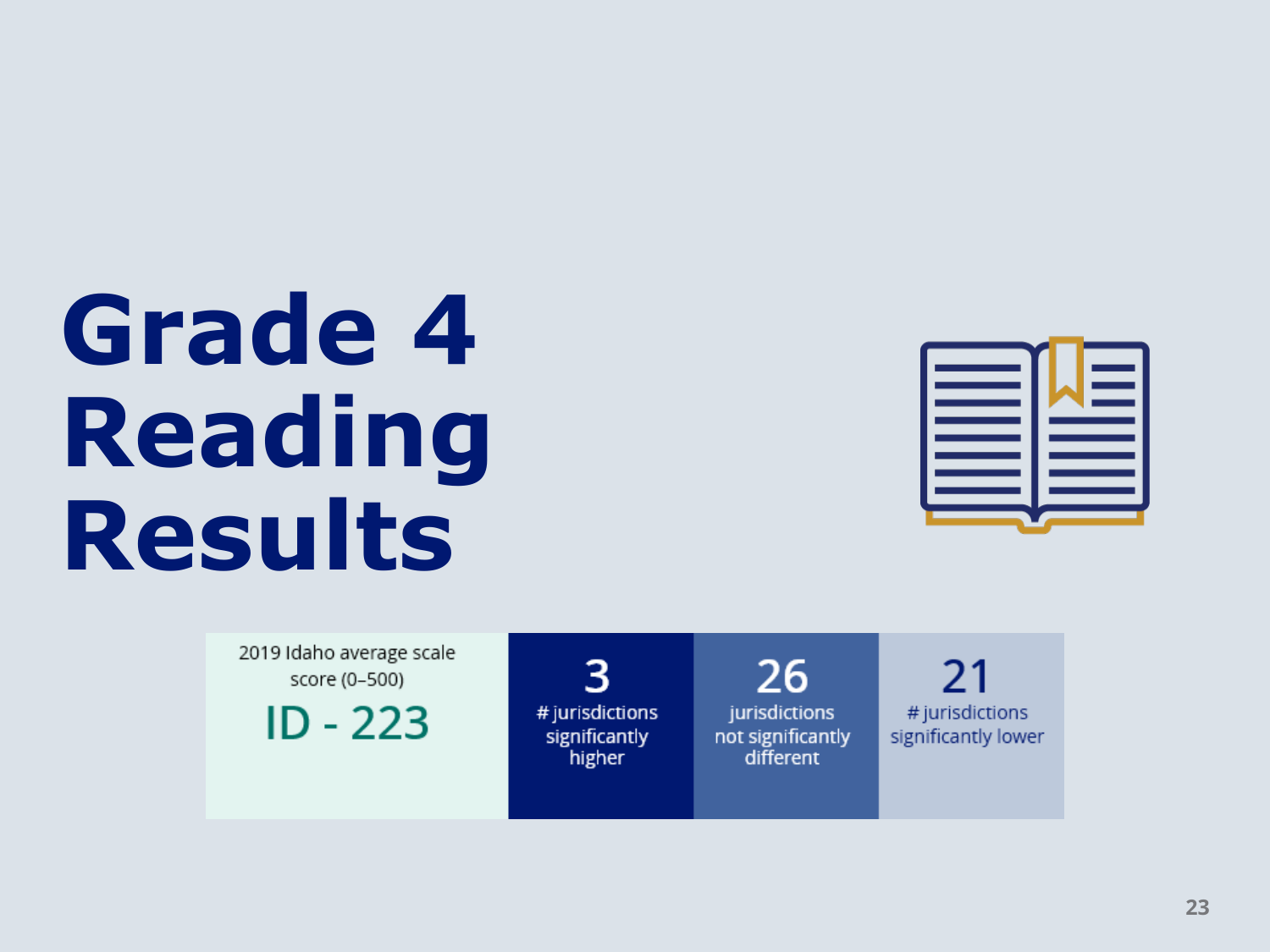### **Average Scale Scores Reading Grade 4**

![](_page_23_Picture_1.jpeg)

![](_page_23_Figure_2.jpeg)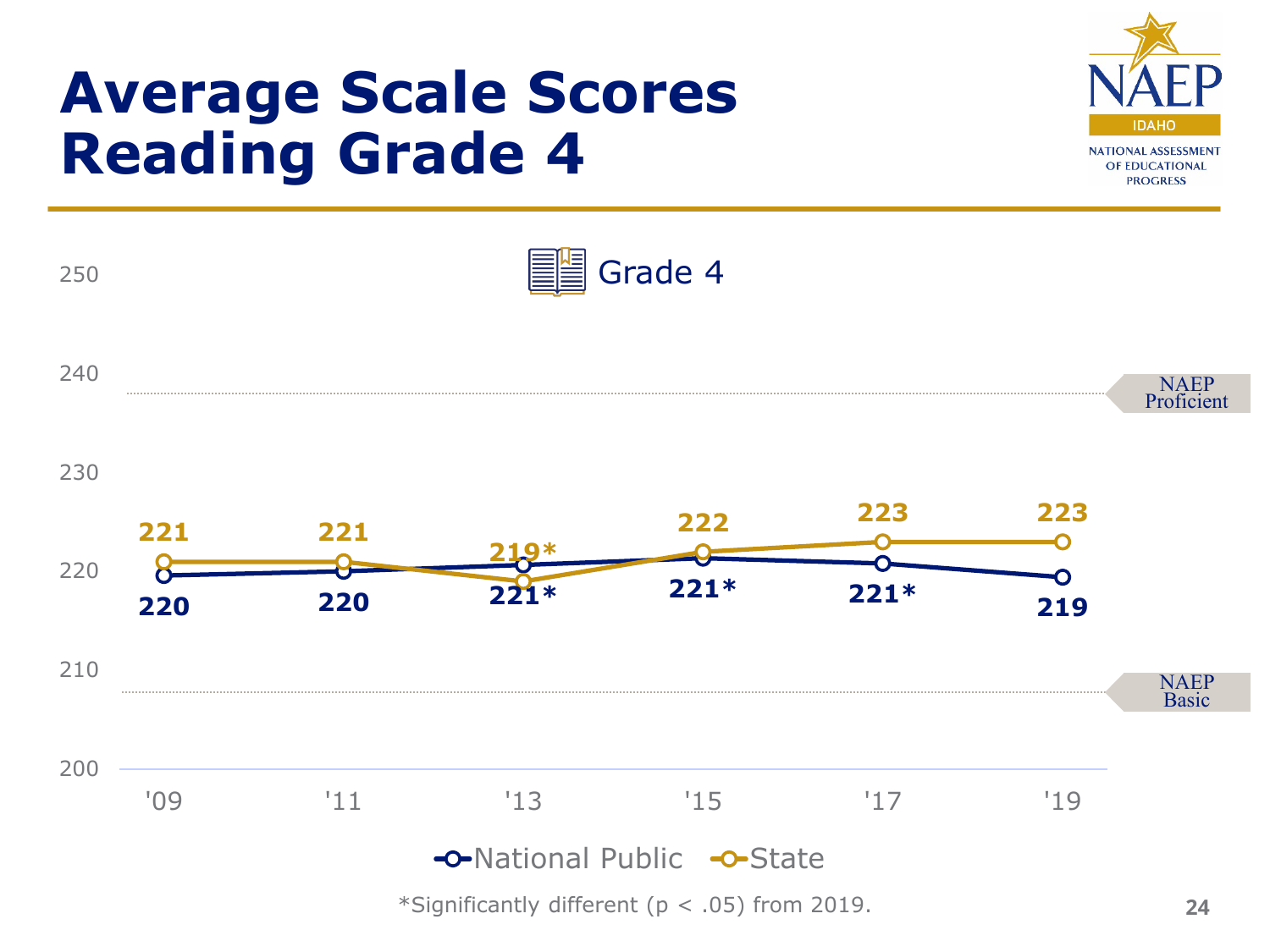## **Achievement Level Percentages Reading Grade 4**

![](_page_24_Picture_1.jpeg)

![](_page_24_Picture_2.jpeg)

#### Percentage of students at each NAEP achievement level

![](_page_24_Figure_4.jpeg)

\*Significantly different (p < .05) from 2019.

NOTE: Detail may not sum to totals because of rounding.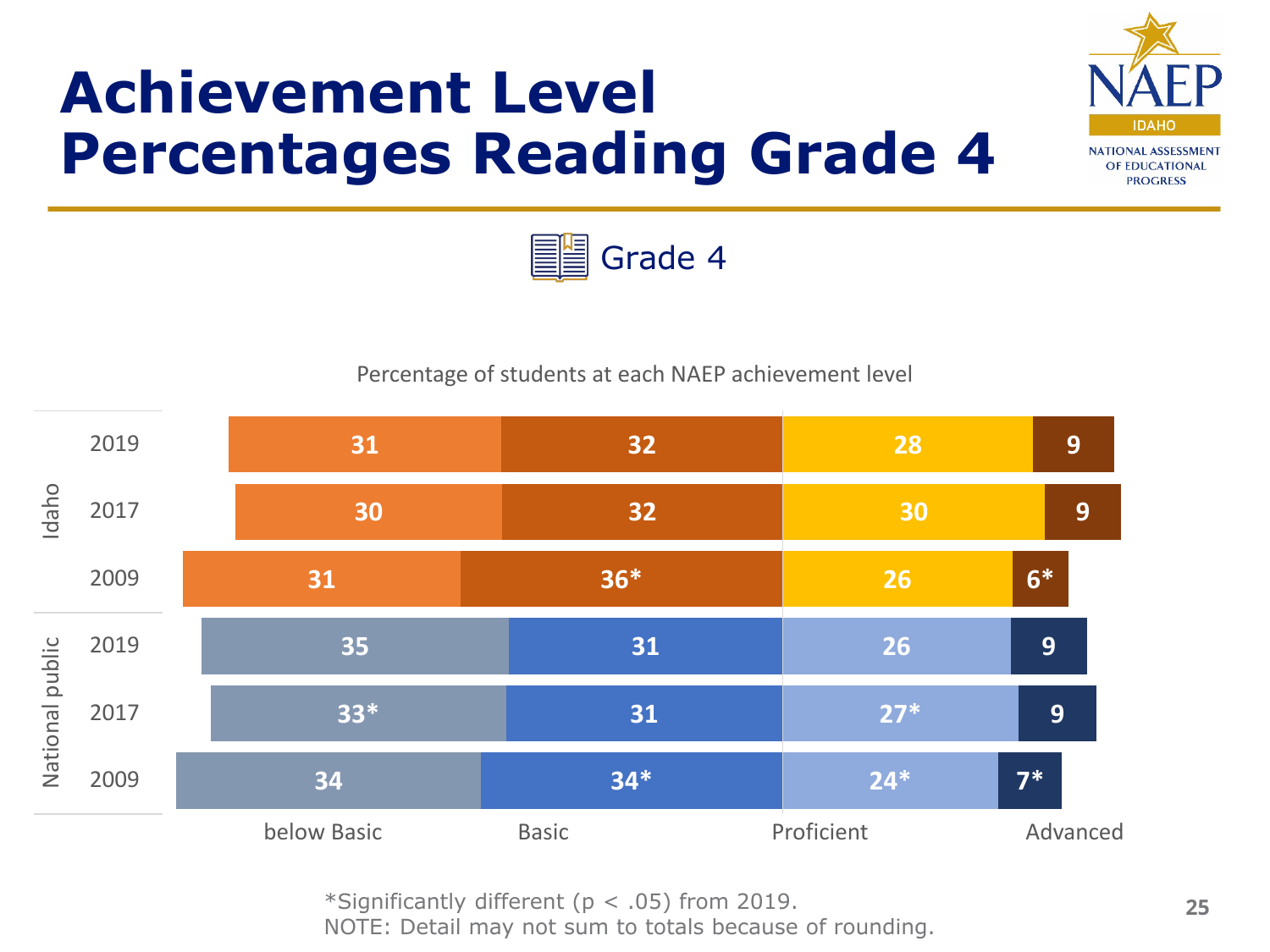## **Student Group Score Differences Reading Grade 4**

![](_page_25_Picture_1.jpeg)

![](_page_25_Figure_2.jpeg)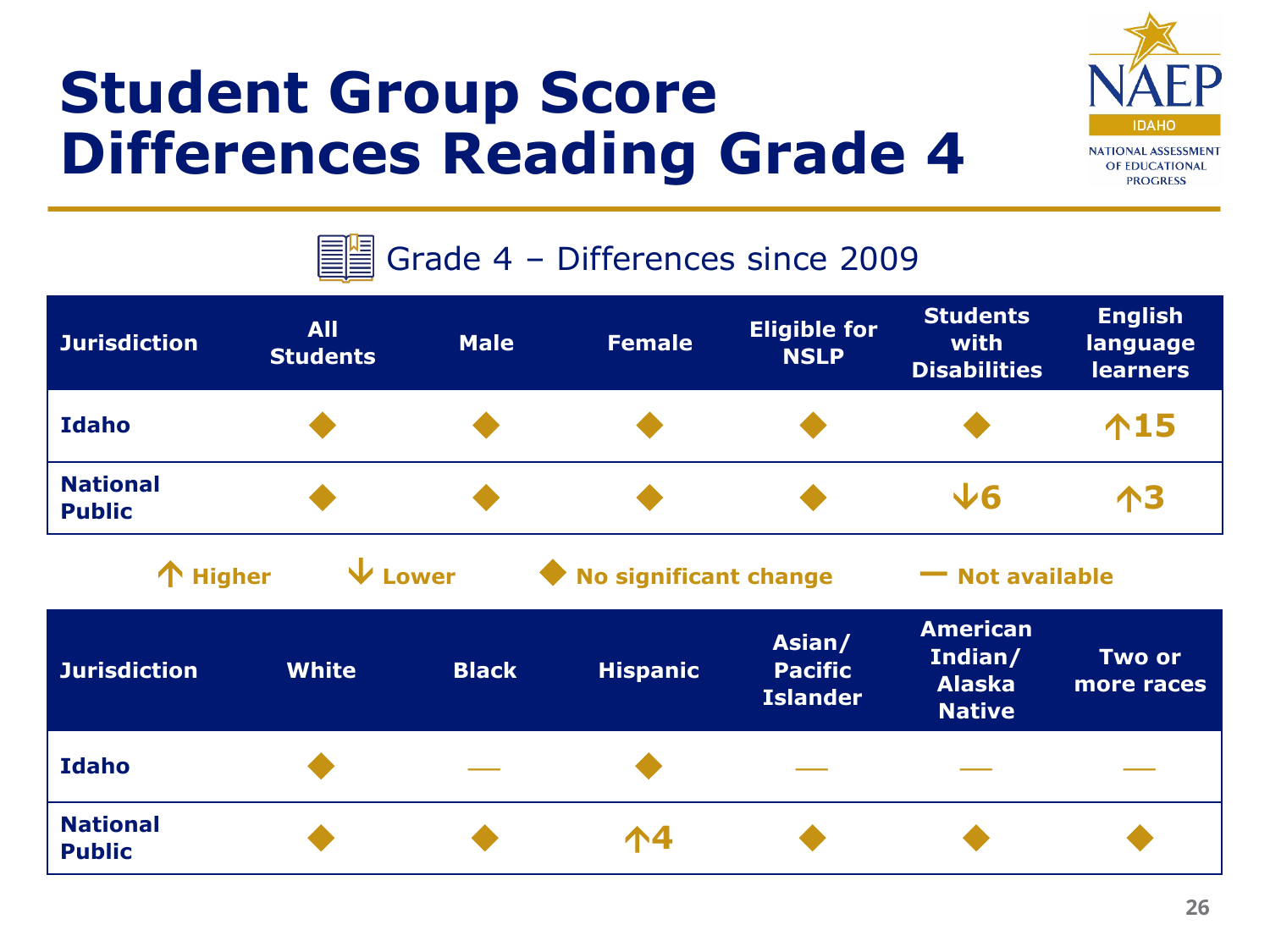### Grade 4 | Reading | 2019 Achievement Levels – at or above *Basic*

![](_page_26_Figure_1.jpeg)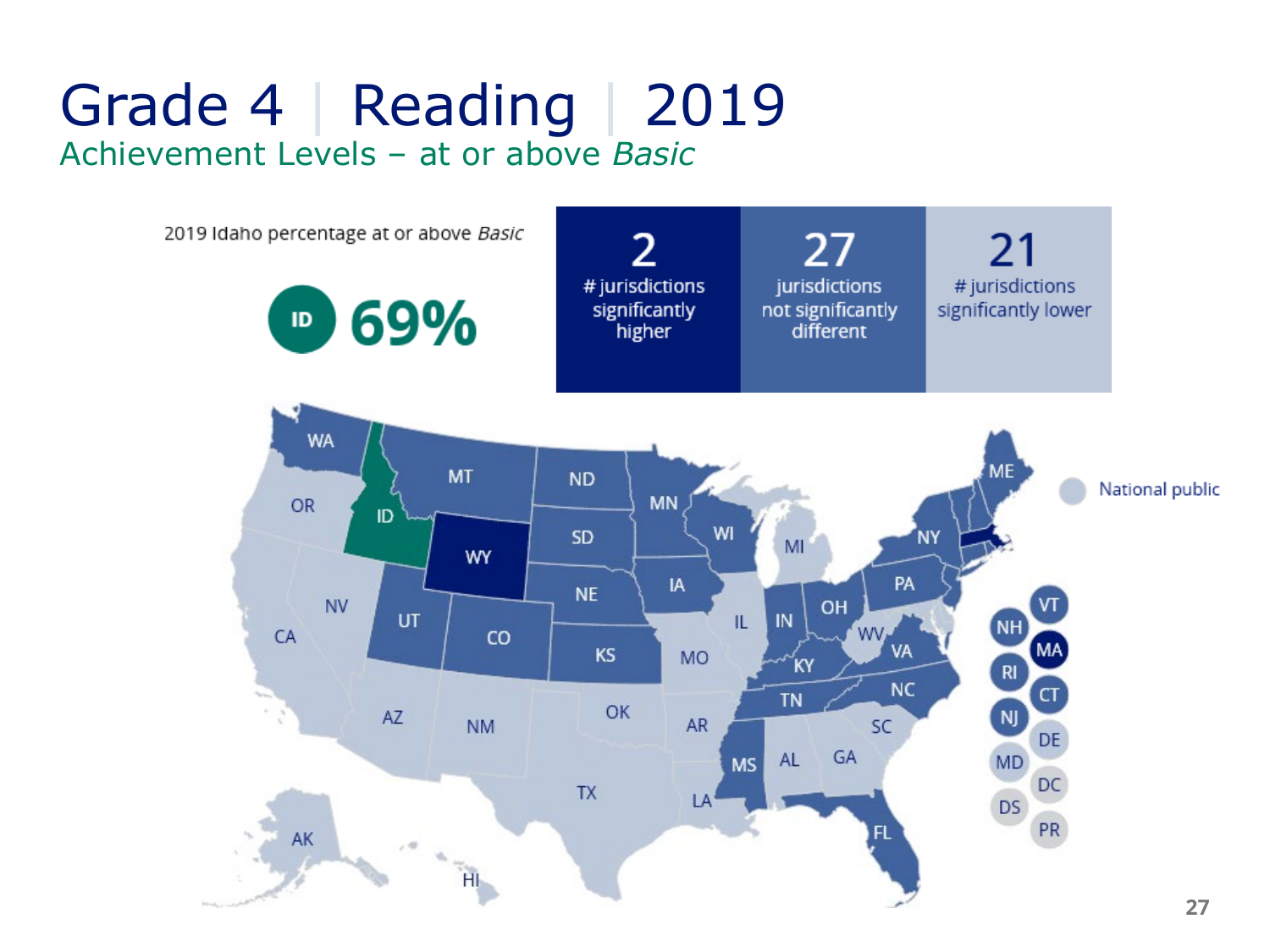![](_page_27_Picture_0.jpeg)

#### **Gap Analysis, Reading Grade 4 all gaps are significant \*gap different from 2019**

#### **NAEP Reading Grade 4, Female Male Gap**

![](_page_27_Figure_3.jpeg)

NOTE: The NAEP Reading scale ranges from 0 to 500. Observed differences are not necessarily statistically significant.

SOURCE: U.S. Department of Education, Institute of Education Sciences, National Center for Education Statistics, National Assessment of Educational Progress (NAEP).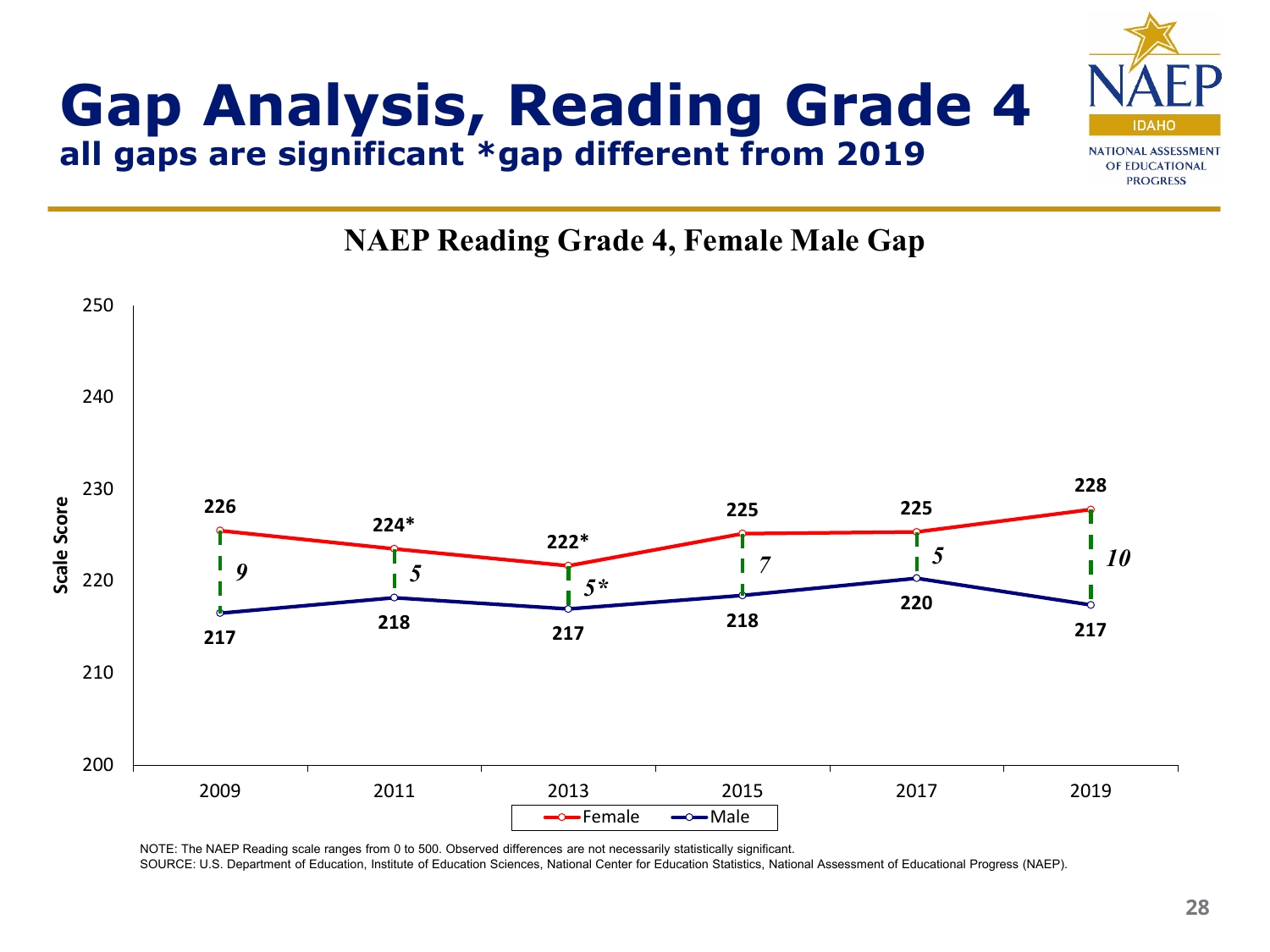#### **Gap Analyses, Reading Grade 4 all gaps are significant \*different from 2019**

![](_page_28_Picture_1.jpeg)

![](_page_28_Figure_2.jpeg)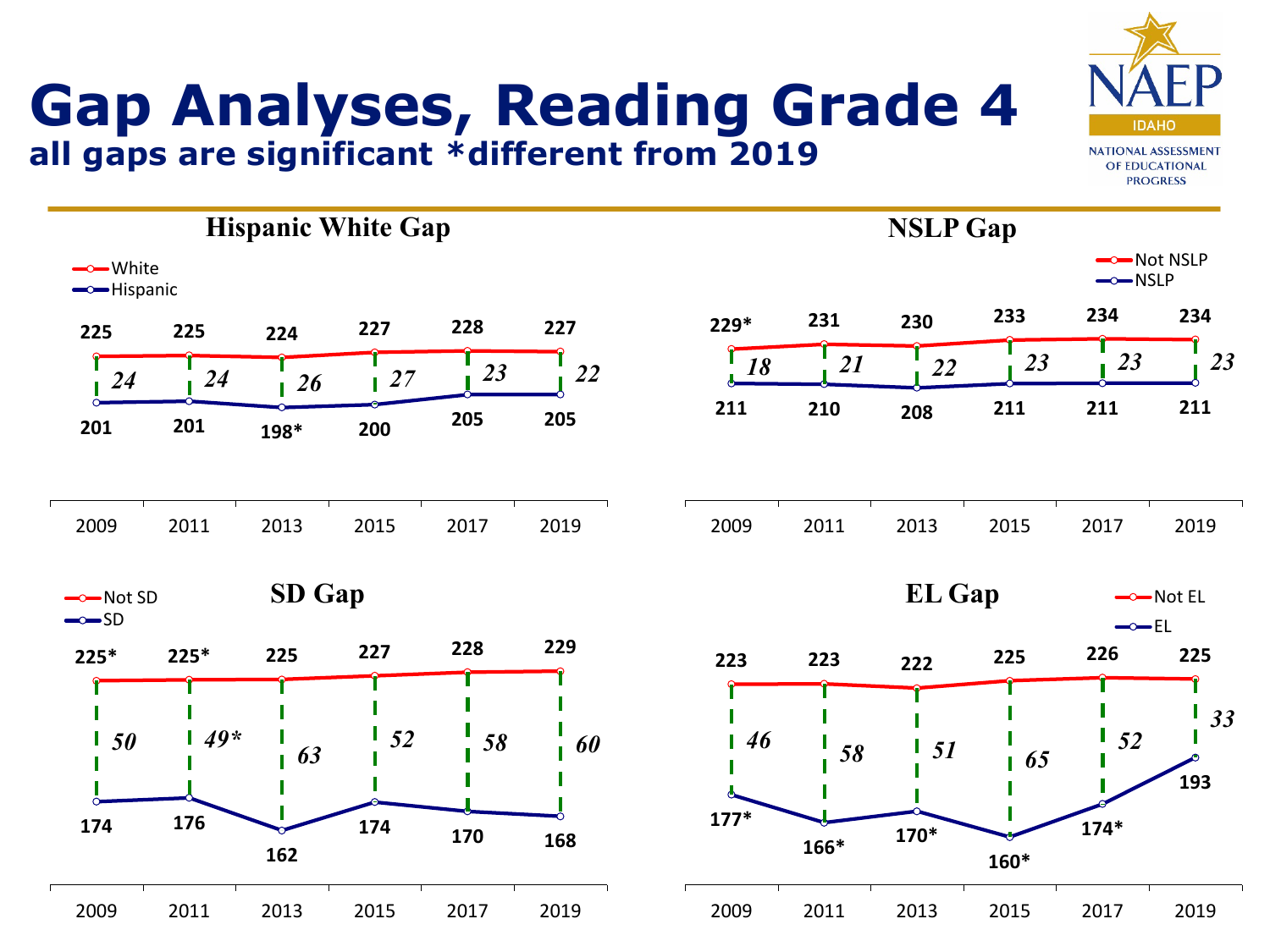# **Grade 8 Reading Results**

![](_page_29_Picture_1.jpeg)

2019 Idaho average scale score (0-500)

 $ID - 266$ 

 $\mathcal{P}$ # jurisdictions significantly higher

19 jurisdictions not significantly different

29 # jurisdictions significantly lower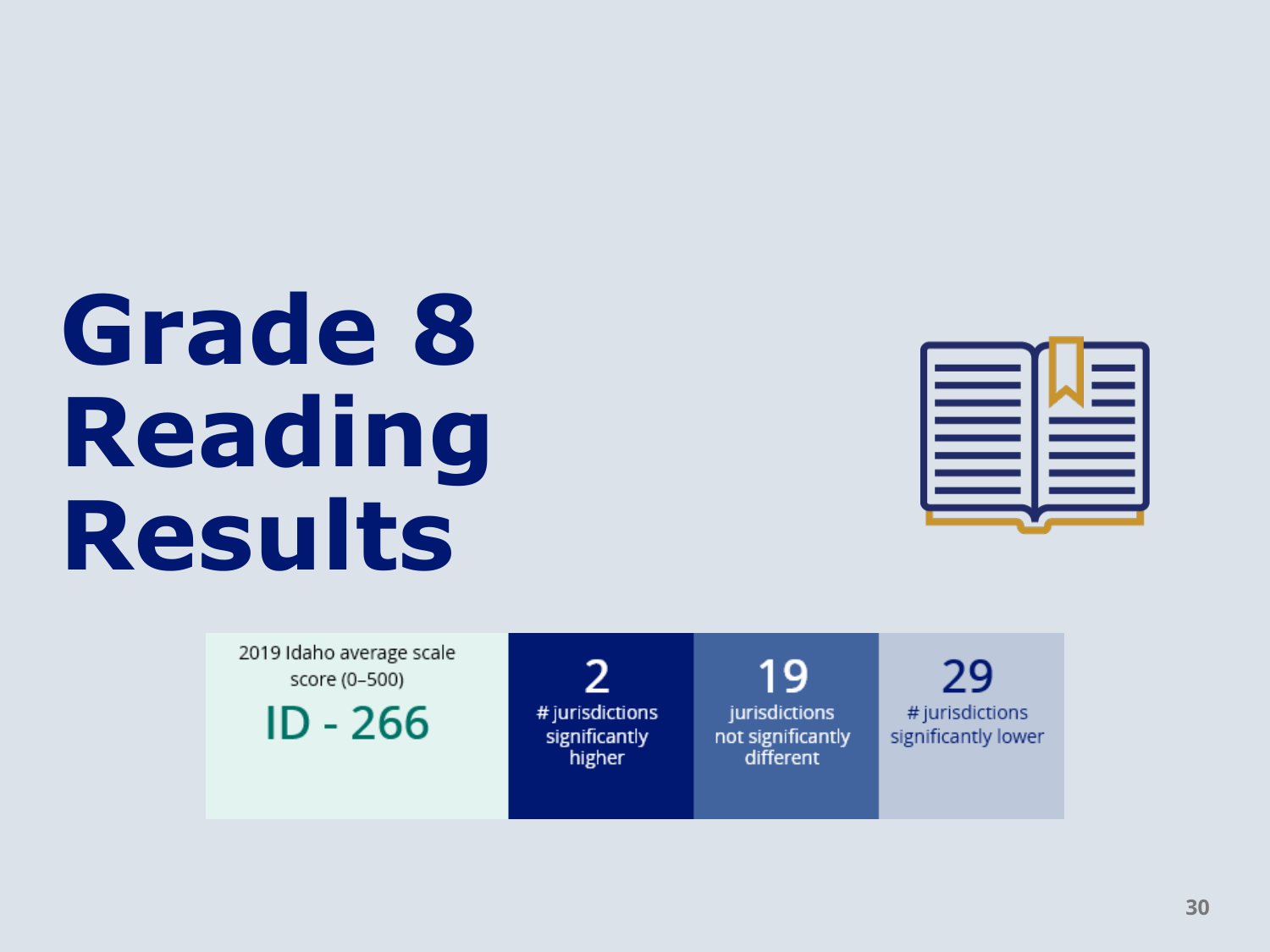### **Average Scale Score Reading Grade 8**

![](_page_30_Picture_1.jpeg)

![](_page_30_Figure_2.jpeg)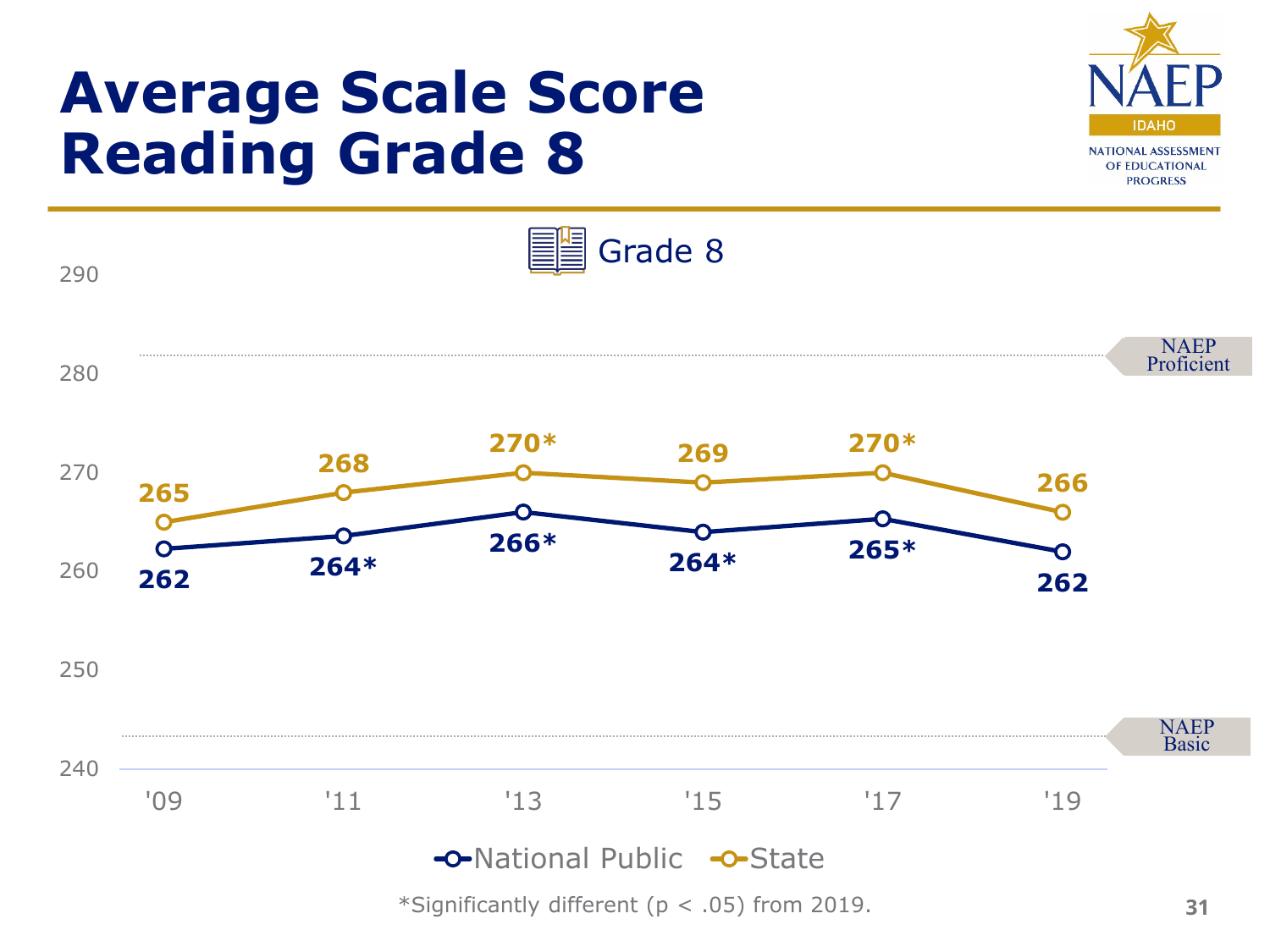## **Achievement Level Percentages Reading Grade 8**

![](_page_31_Picture_1.jpeg)

![](_page_31_Picture_2.jpeg)

#### Percentage of students at each NAEP achievement level

![](_page_31_Figure_4.jpeg)

\*Significantly different (p < .05) from 2019.

NOTE: Detail may not sum to totals because of rounding.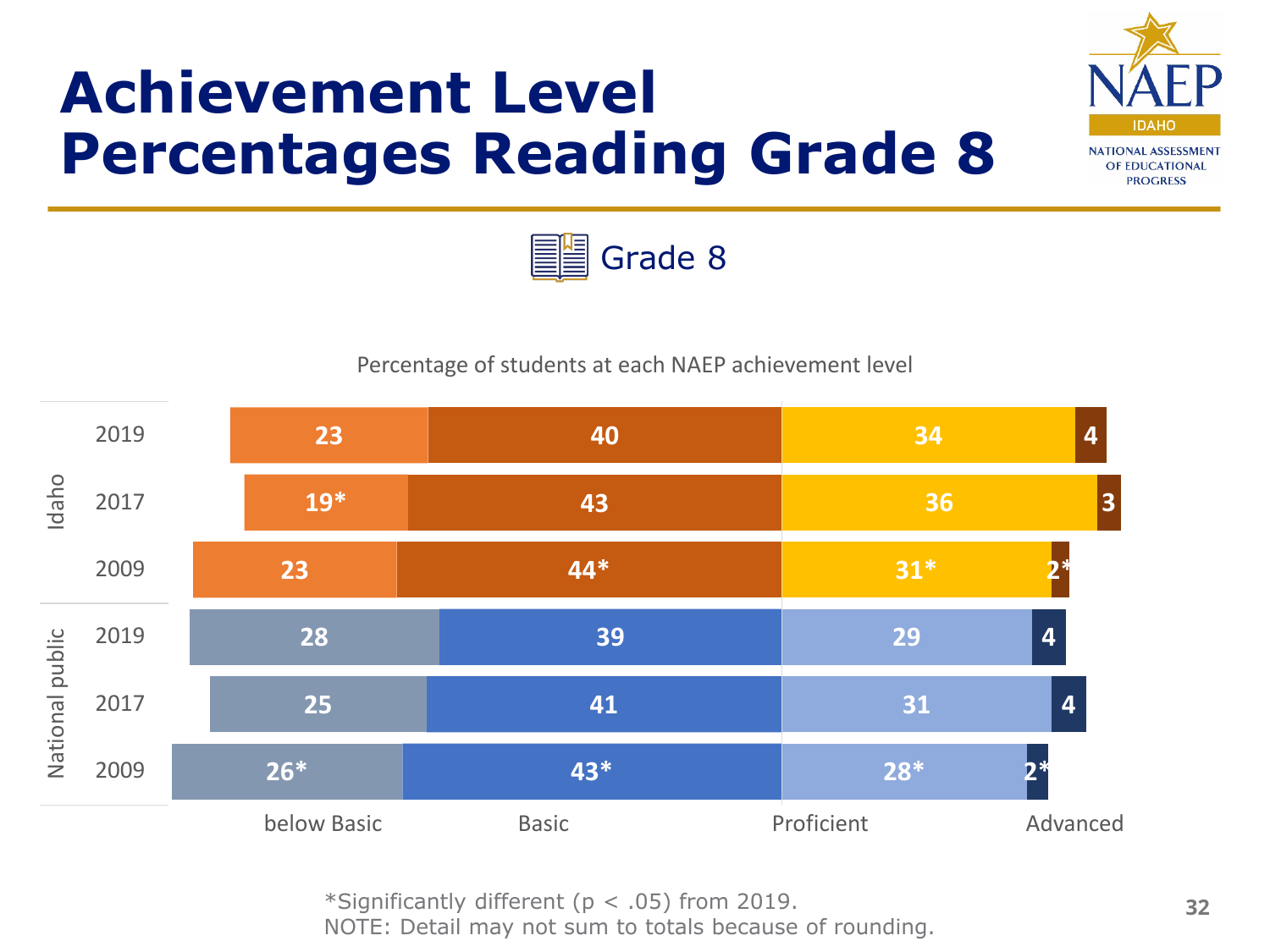## **Student Group Score Differences Reading Grade 8**

![](_page_32_Picture_1.jpeg)

![](_page_32_Figure_2.jpeg)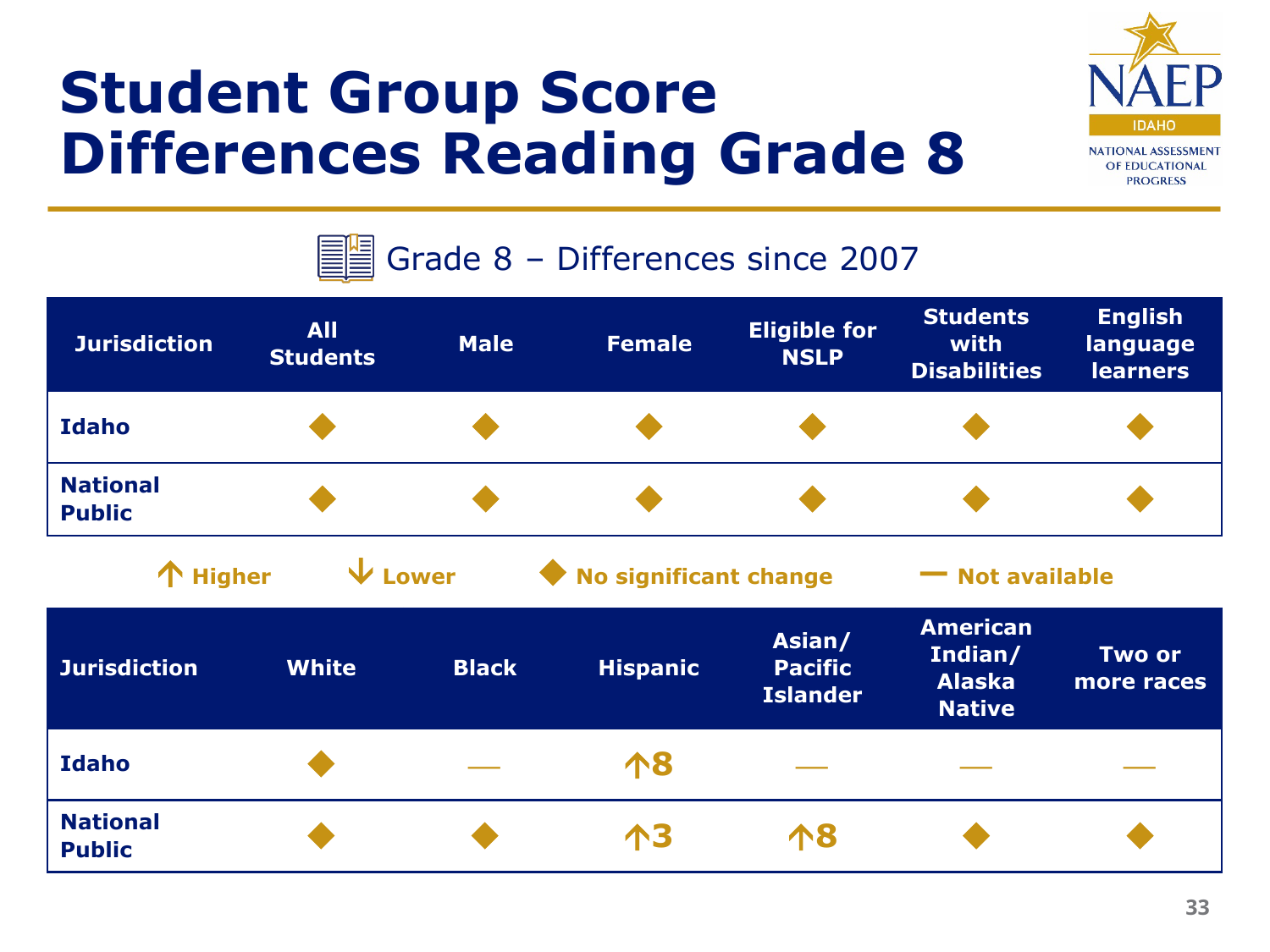### Grade 8 | Reading | 2019 Achievement Levels – at or above *Basic*

![](_page_33_Figure_1.jpeg)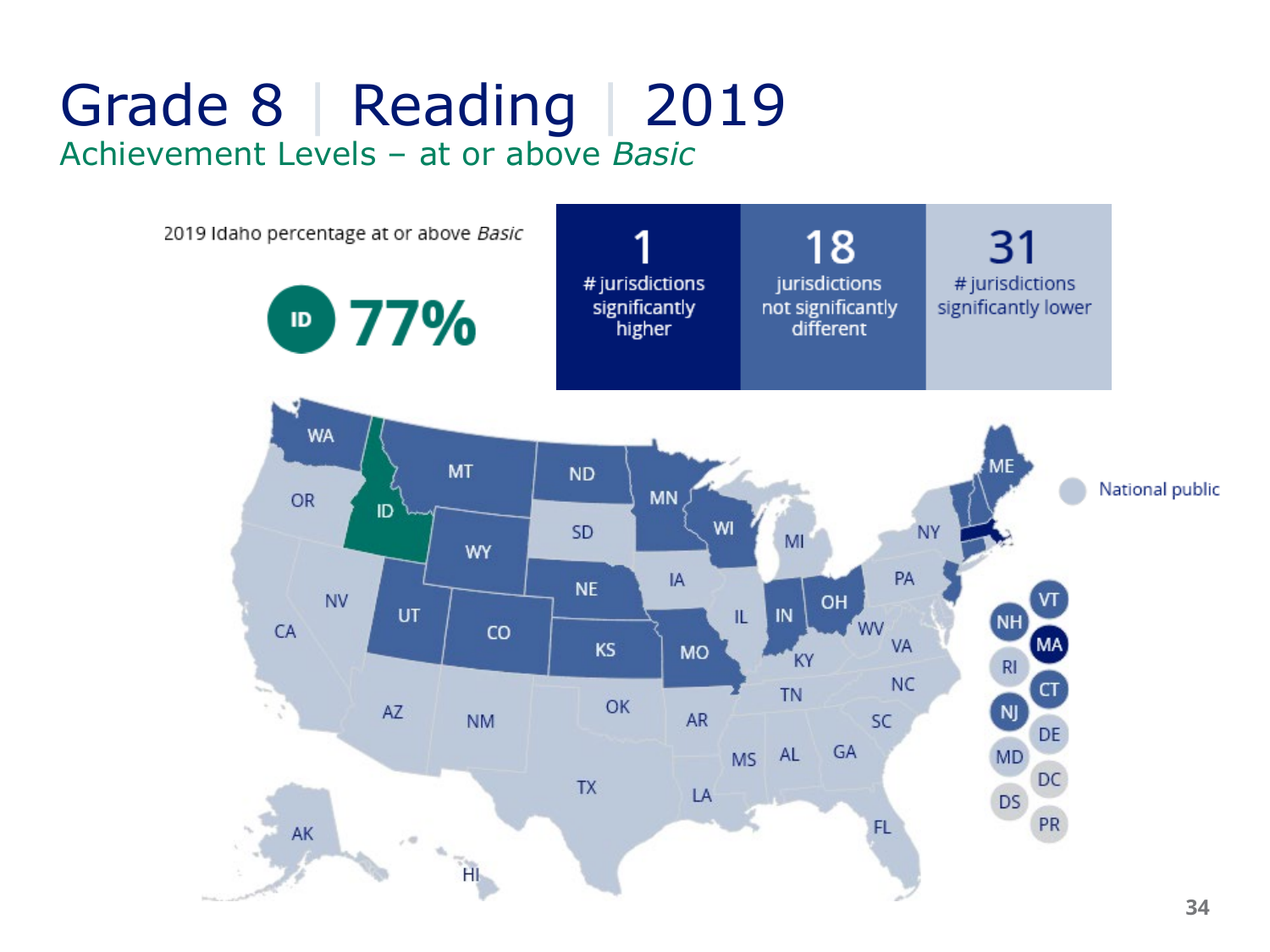### **Gap Analysis, Reading Grade 8 all gaps are significant \*different from 2019**

![](_page_34_Picture_1.jpeg)

**NAEP Reading Grade 8, Female Male Gap**

![](_page_34_Figure_3.jpeg)

NOTE: The NAEP Reading scale ranges from 0 to 500. Observed differences are not necessarily statistically significant.

SOURCE: U.S. Department of Education, Institute of Education Sciences, National Center for Education Statistics, National Assessment of Educational Progress (NAEP).